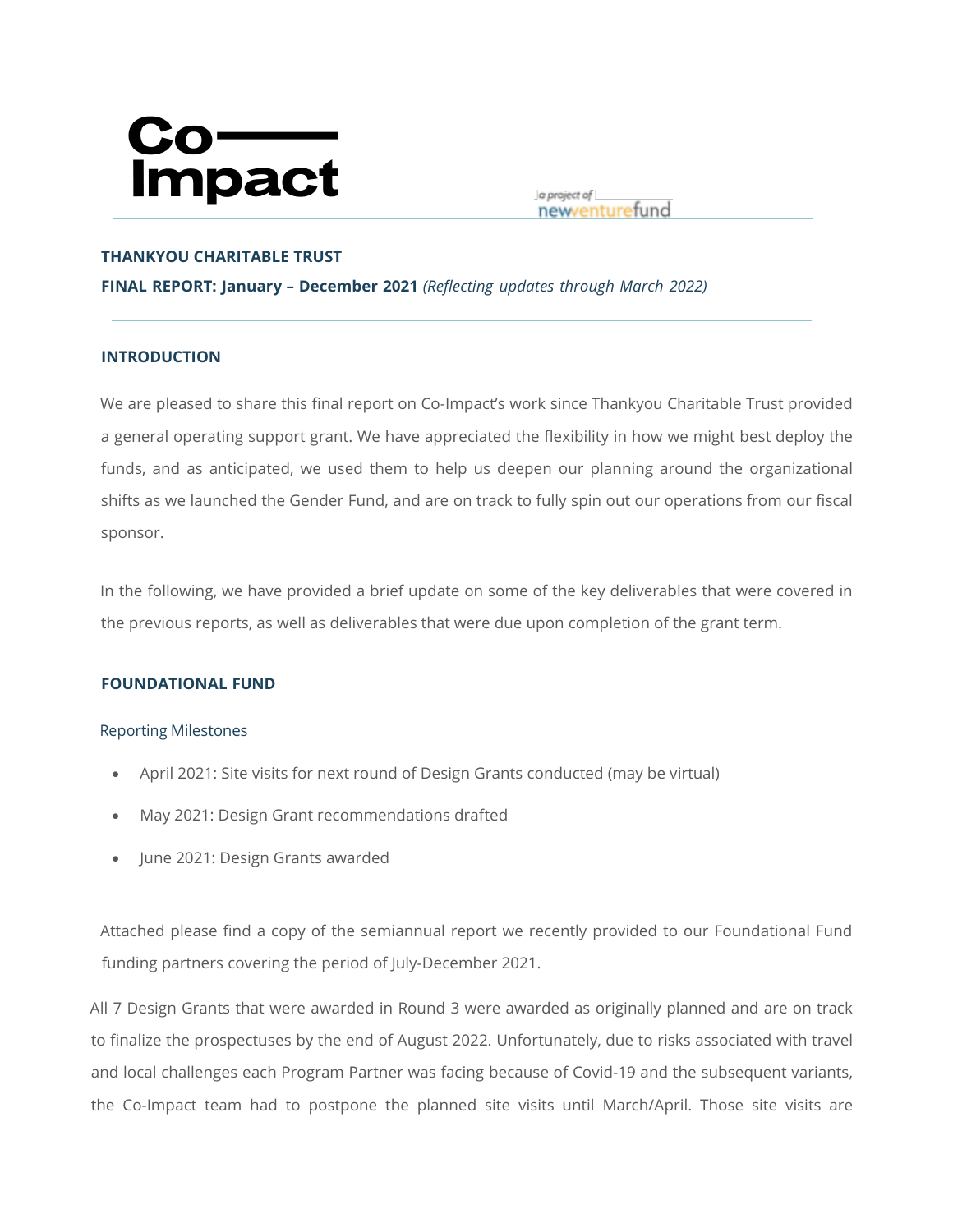currently underway, as this report is being submitted.

A complete list of grants awarded from the Foundational Fund and Gender Fund since Co-Impact's founding in 2017 can be found on our website here: <https://www.co-impact.org/grants/>

#### **GENDER FUND**

#### Reporting Milestones

- September 2021: Gender Fund Open Call for Country Level Grants
- November: 2021: Initial global/regional and research grants
- November 2021: US \$300 million has been committed from a group of (at least 3) lead donors to the Gender Fund in time for launch

The first Gender Fund Open Call for country-level grants, launched in September 2021, closed in December 2021. The open call encouraged a range of Global South-based organizations – civil society groups, think-tanks, academic institutions, professional associations and networks, women's rights groups and feminist movements – from the 13 focus countries to share their ideas for advancing gender equality, systems change and women's leadership. The open call for Country Level Grants included three grant types - Anchor, Domain, and Catalytic - and focused on women-lead initiatives. As we review the submitted concept notes and make decisions on grant awards, we will ensure that at least 75% of the Anchor/Domain grants and 100% of the Catalytic grants are women-led. In alignment with Co-Impact's commitment to language justice, we also accepted concept notes in six languages (Bahasa, English, French, Portuguese, Spanish, and Tagalog).

During this period, the Co-Impact team conducted 3 interactive webinars that aimed to help potential applicants understand (i) the purpose and criteria by grant type and (ii) the focus on systems and institutional change, as well as (iii) provide an opportunity to ask questions and get clarity to strengthen their applications. Over 1,500 participants registered and participated in the 3 webinars and many others viewed the recordings online. We also conducted extensive outreach, especially at regional and country levels.

In addition to country level grants, we also launched our first round of funding to advance Women in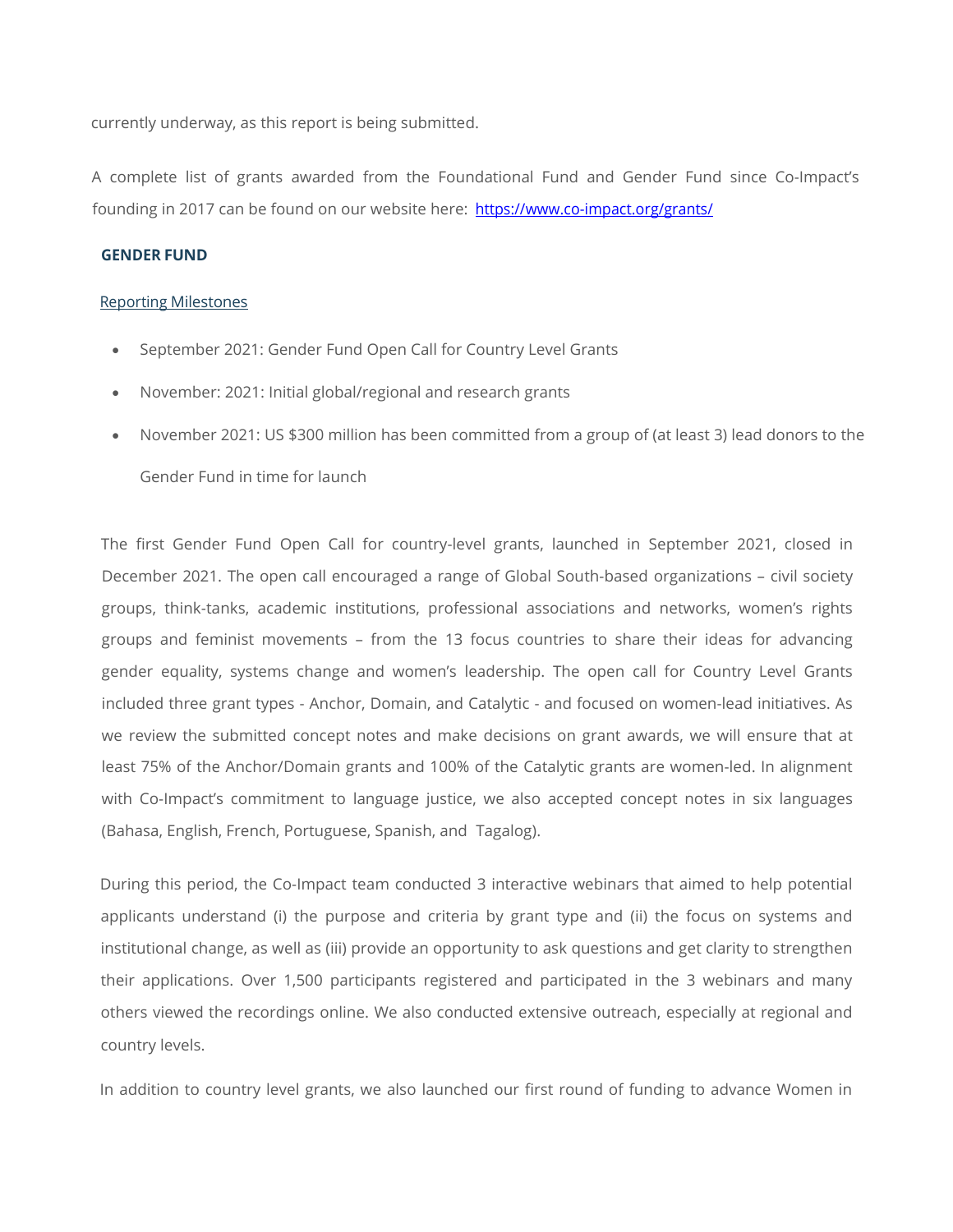Leadership in Law & Economics and Practitioner-Oriented Research grants under the Gender Fund in July 2021 through targeted requests for proposals (RFP). For the Women in Leadership grants, a total of 21 organizations were invited to submit a concept note which were reviewed internally and by a group of Global South-based independent experts in law, economics, and/or women's leadership. A subset of nine organizations were invited to develop and submit detailed proposals, of which the following five organizations were selected to receive grants:

- Asia Justice Coalition
- GQUAL
- Institute for African Women in the Law
- International Association of Women Judges.
- Red Alas

For the Practitioner-Oriented Research grants, a total of 26 organizations were invited to submit a concept note through a similar targeted RFP process; the notes were reviewed internally and also by a group of independent Global South-based experts in research on gender. Based on the concept notes, a subset of eight organizations were invited to develop and submit detailed proposals. Of these, the following five organizations were awarded grants:

- Equis: Justicia para las mujeres (Equis: Justice for women)
- India Institute of Technology Delhi
- International Women's Rights Action Watch (IWRAW) Asia Pacific
- National Counsil of Applied Economic Research (NCAER)
- Partnership for Economic Policy (PEP)).

Since we announced the development of the Gender Fund at the Generation Equality Forum

(GEF) in June 2021, we have been building relationships, solidifying partnerships, and confirming commitments with new funders ahead of the launch of the Fund which happened on 17th March 2022. At launch, we had secured US\$320.5 million from a diverse group of funding partners. We are thrilled by the initial group of philanthropists and foundations who are coming together to make this possible. This group includes: Bill & Melinda Gates Foundation, Cartier Philanthropy; the Children's Investment Fund Foundation, Elizabeth Sheehan; Estee Lauder Companies Charitable Foundation; Kate James and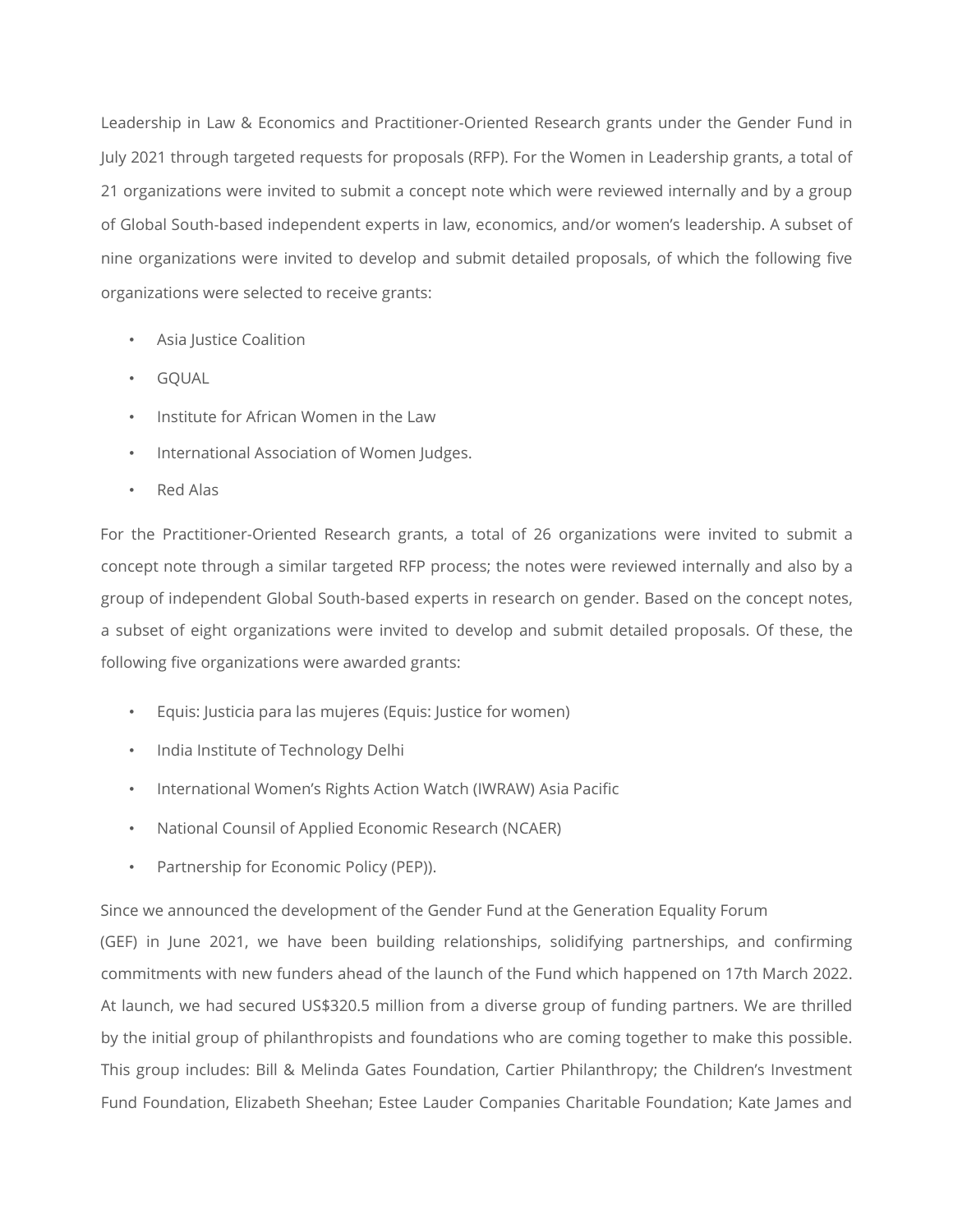Hans Bishop; La Alataya Foundation; MacKenzie Scott, The Rockefeller Foundation, Roshni Nadar Malhotra / HCL Corporation; Target Foundation; Thankyou Charitable Trust; Tsitsi Masiyiwa; Vijay and Marie Goradia Foundation. There are also several additional donors who prefer their contributions to remain anonymous. Current funding partners for the Gender Fund can be found on our [website.](https://www.co-impact.org/gender-fund-funding-partners/)

## **OPERATIONS AND GOVERNANCE**

#### Reporting Milestones

- January 2021: Develop an Operational Roadmap that lays out the core activities, milestones, and broad transition timeline
- July 2021: Incorporate new entity and apply for 501(c)(3) public charity status with the US Internal Revenue Service.
- June 2021: 2-3 high level ambassadors and advisors aligned with Co-Impact in time for launch of Gender Fund.
- December 2021: Independent Board of Directors established.
- Spin out from fiscal sponsor New Venture Fund on course to conclude by end of 2022

As of the submission of the report, we have incorporated the new non-profit entity and are on track to apply for 501(c)(3) public charity status. In parallel, we are progressing with our spinout workplan with the aim to fully spin our operations from New Venture Fund by the end of 2022. Certain functions will be spun out between now and the end of the year, according to the predesigned plan.

We have partnered with Patterson Belknap Webb and Tyler and our external general counsel, Nic Campbell of The Campbell Law Firm, on incorporating the independent entity and applying for 501(c)3 exemption.

A core aspect of the evolution of Co-Impact has been our governance structure. As we launched Gender Fund in March 2022, the composition of our new Board of Directors has now been finalized and published on our [website.](https://www.co-impact.org/our-governance/)

Similar to the Advisory Board currently operating for the Foundational Fund, we have also formed an Advisory Board for the Gender Fund, comprised of representatives from the funding community as well as independent experts. The bios of our Gender Fund Advisory Board members can be found on our [website.](https://www.co-impact.org/gender-fund-advisory-board/)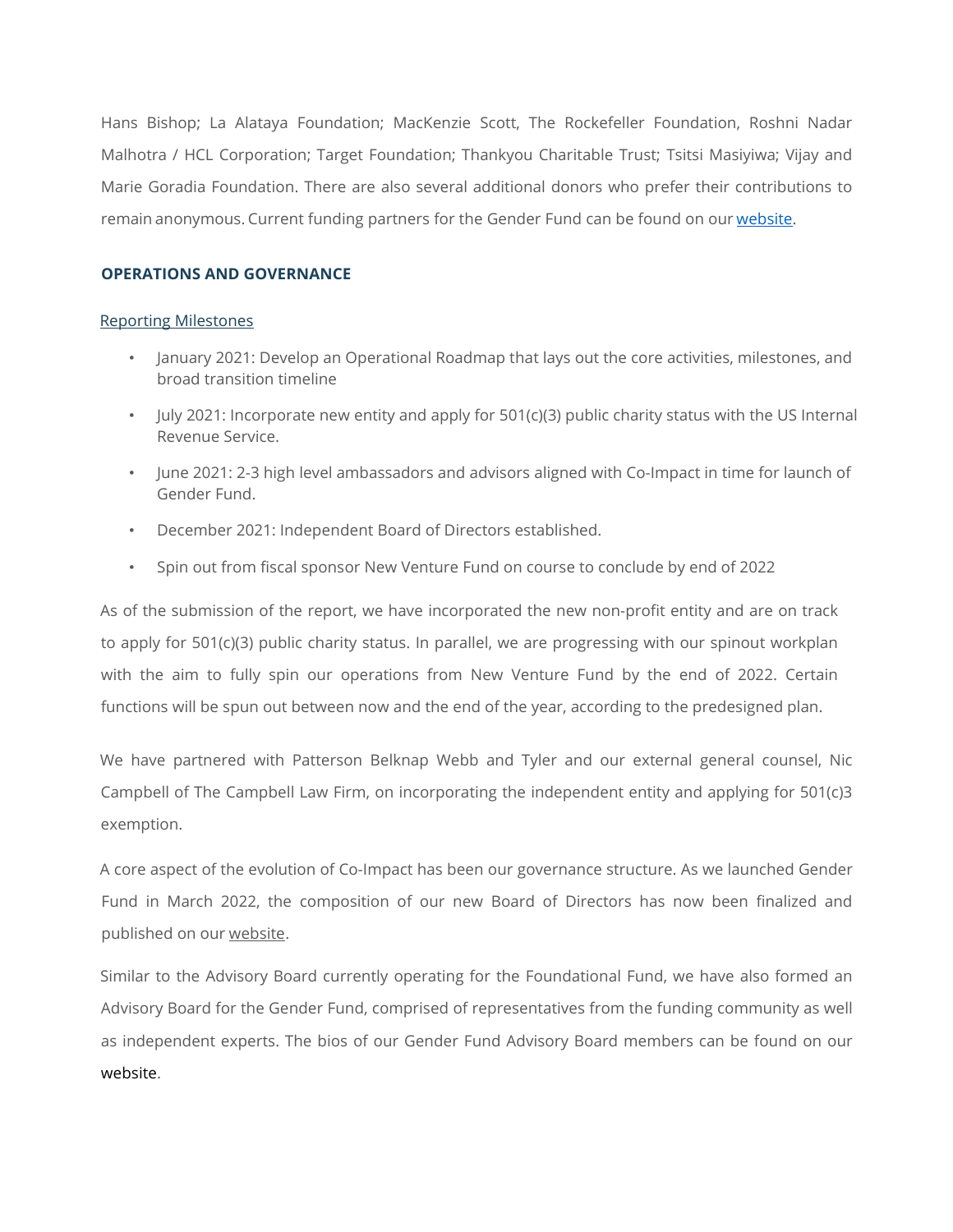## **CONCLUSION**

The support from Thankyou Charitable Trust has been instrumental in responding quickly and efficiently to the needs of Co-Impact and our program partners; and in ensuring our spinout from the fiscal sponsorship model and the incorporation of the new entity were designed with appropriate assessment and planning. We hope to continue our work with the Thankyou Charitable Trust to advance the rights of women and girls in a more equitable world.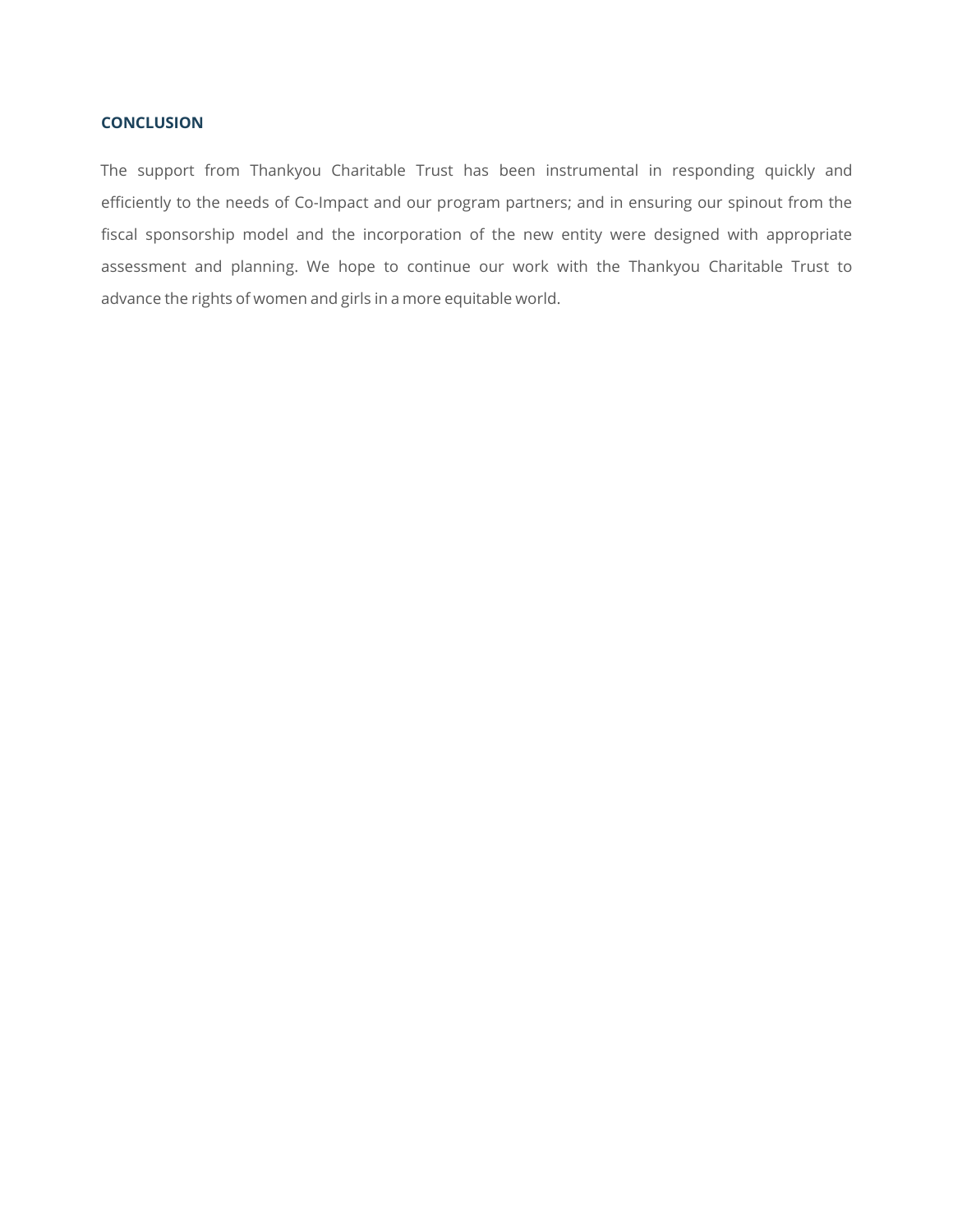# **Co-Impact Financial Overview covering 01.01.2021-**

# **12.31.2021 Narrative Summary**

We elected to use the general operating support received from Thankyou Holdings to support Co-Impact with its scaling and spinout efforts, as we work to set up an independent entity and expand our grantmaking portfolio by launching the Gender Fund. This includes the following:

- Dedicated support with designing an operational roadmap for phased spinout.
- Engaging legal and other support to set up the independent entity and apply for a 501(c)(3) status;
- Refining our organizational policies and practices (compensation philosophy, job bands, competency framework, decision-making matrix, DEI practices, etc.);
- Conducting evidence reviews and assessments otosupport the development of the Gender Fund;
- Engaging strategic advisory in grantamking approach, ideology, and structure;
- Developing a message, branding, and communications materials on the Gender Fund;
- Supporting with screening applications for new job posts;
- Identifying relevant Contact Relationship Management and Grants Management Solutions, rollout, and procurement of relevant licenses; Enhancing company cybersecurity measures;
- Continuing the efforts towards promoting collaborative philanthropy and expanding Co-Impact's pool of funders; Supporting other scaling- and spinout-related activities.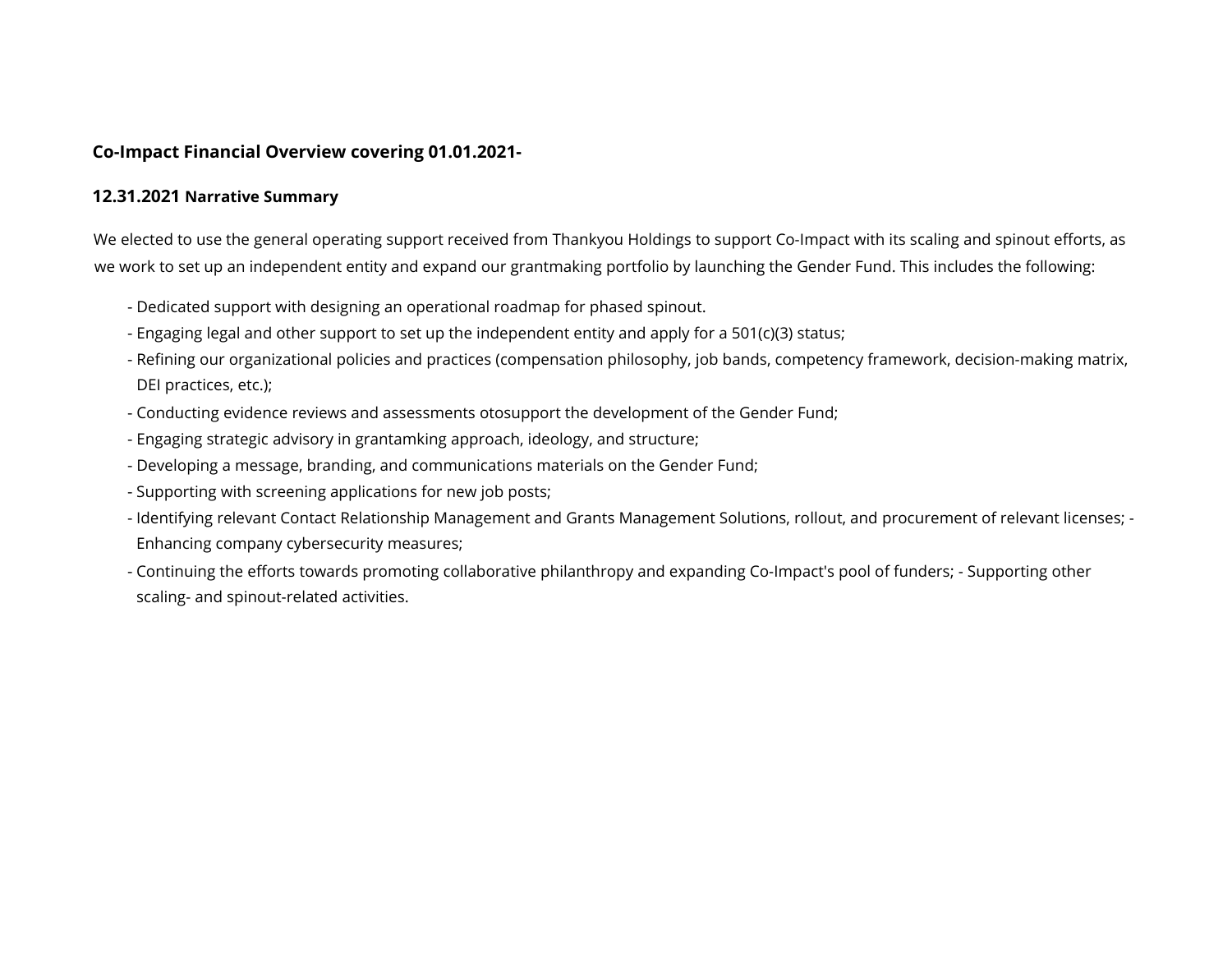# Co-

a project of newventurefund

#### **Foundational Fund**

**Narrative Report Period Covered: July 1 – December 31, 2021**

(Reflecting activity through March 2022)

#### **INTRODUCTION**

We are pleased to share our semi-annual report to our Core Partners, reporting on activity across all areas of our work since July 2021. In spite of the ongoing challenges of the COVID19 pandemic, we continue to provide tailored support to meet our partners' needs, including on the core features of organizational strengthening and learning, measurement and evaluation, and to learn about realtime systems change. We have fully executed grant agreements and embarked on the systems change phase of support for three of our Round 2 initiatives, and we have been conducting site visits and finalizing prospectuses and milestones for our Round 3 design grants. We have maintained our engagement with Core Partners, Co-Investors and Community Members and are excited by how our partnership with The Philanthropy Workshop has been received by funding partners. We have also formally launched our Gender Fund, established the Gender Fund Advisory Board and made our first grant awards. Finally, we have established our new governance structure and are pleased to report that our initial Board of Directors has been formed and will be formally ratified in May. We share detailed updates on all these dimensions in this report, and look forward to engaging with the Core Partners at our upcoming meeting on 28th June.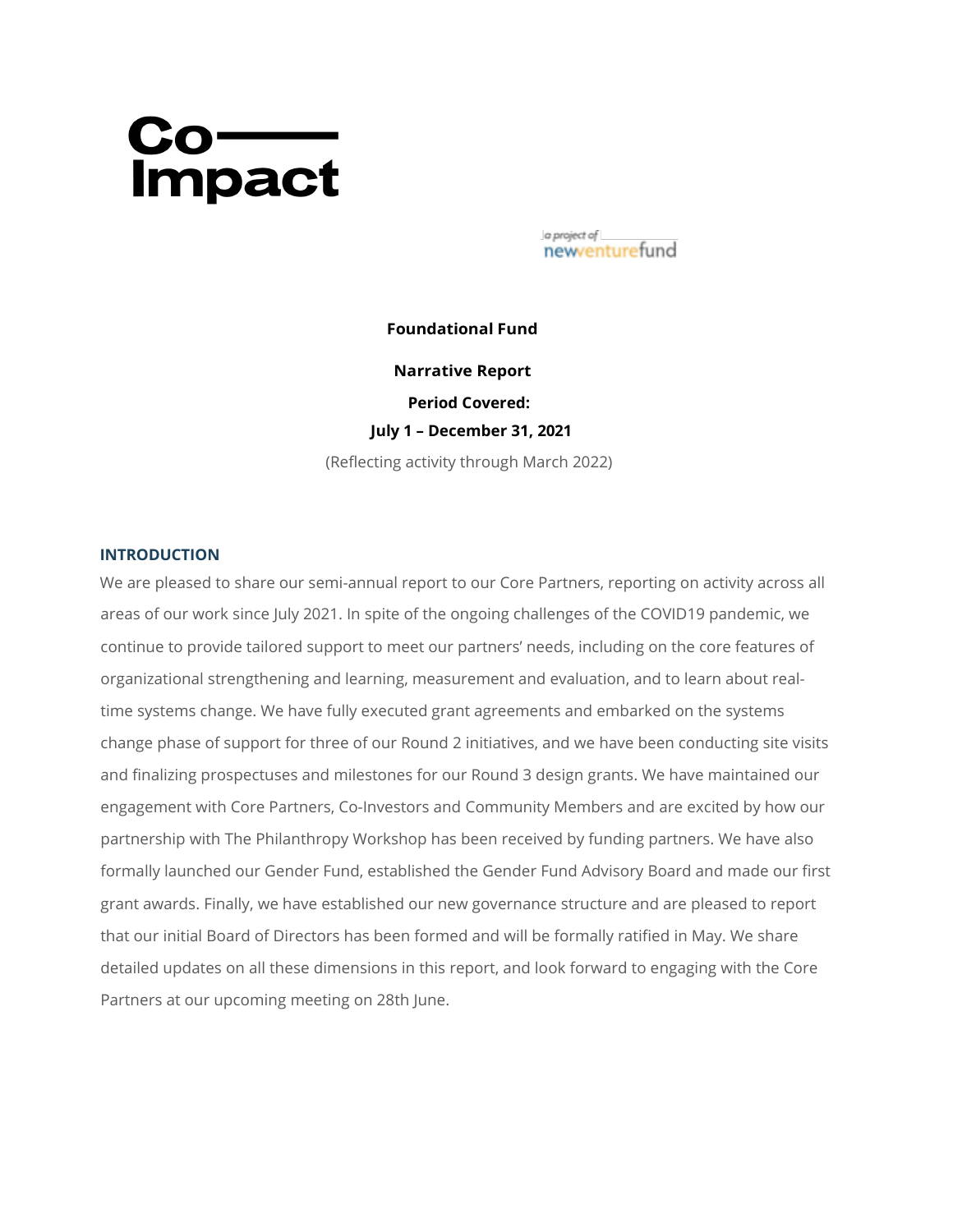#### **PROGRAM**

#### *Round 1*

The Co-Impact team has continued to support our first round of systems change grants totaling \$71m, and our Round 1 program partners continue to make significant progress in their work.

We are learning alongside our Round 1 partners about real-time system change. Here we highlight the importance of making a consistent and persuasive case to government for the necessary systemic change amidst a range of competing priorities. In Liberia, our partner Last Mile Health (LMH) has steadily pursued the long-term sustainability of the Community Health Assistants (CHA) program. There have been successes in terms of alignment of policies and practices, but the longterm success of the program also hinges on committed resources from the government itself. In February 2022, with support from LMH, the Liberian Ministry of Health hosted a high-level meeting with House and Senate Committees for Health to advocate for political support for the National CHA program and to request increased fiscal space for 500 Community Health Services Supervisors (CHSS) on government payroll. LMH and MOH leveraged this meeting by combining voices from the CHAs on the ground with hardcore evidence analysis (including a cost-effectiveness study that support investment in the CHA program) to pursue high-level political buy-in in order to then secure the expanded fiscal space. The sustainability agenda definitely has a positive arc, but it is important to note that this progress is not linear and has experienced several challenges, including the increasingly difficult macro-economic context in Liberia and COVID-19 related challenges, which have led to the overall contraction of fiscal space in Liberia.

We continue to tailor our support to meet our partners' needs, including on the core features of organizational strengthening and learning, measurement and evaluation (LME). Based on positive performance and evolving organizational vision, we are entering into an additional \$3m organizational strengthening partnership with Project ECHO for the next 3 years which will focus on the strategic development and strengthening of organizational and governance structures, processes, and policies that will effectively support and sustain Project ECHO's replication and scaling across diverse contexts. We also engaged substantively with Partnership for Economic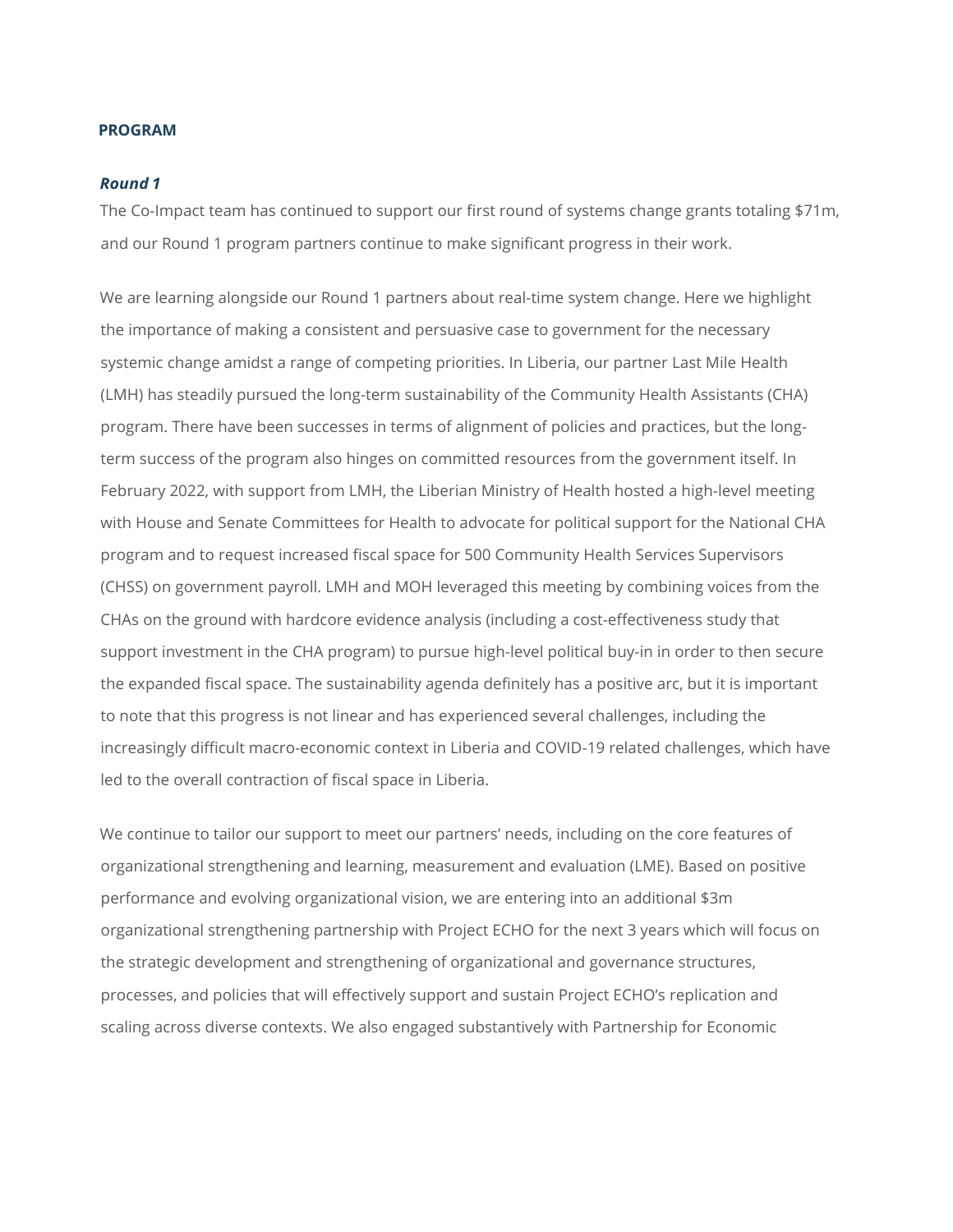Inclusion (PEI) and ECHO in their revision and updating of their overall approach to measurement. Both partners have emerged with significantly strengthened LME plans and structures.

#### *Round 2*

Since the last report, we have formally embarked on the systems change phase of support for three of our Round 2 initiatives (led by Harambee, Lend-a-Hand India, and One Acre Fund partnering with Landesa). The respective grant agreements are fully executed, and first disbursements made. We have not included a dashboard for Round 2 initiatives and will provide updates for these partners as and when we receive their formal progress report submissions. You can find a brief description of these partners and an overview of their approach in the grants section of our [website.](https://www.co-impact.org/grants/)

Following in depth discussions with the organization's board, leadership and key stakeholders, we have made the decision to extend the Design Grant to Foundation for Ecological Security (FES) for an additional six-month period and offer a parallel Design Grant to support Jagdeesh Rao Puppala in order to provide opportunity to more fully develop the Commons Collaborative systems change initiative in India.

#### *Round 3*

Since our last meeting in October 2021, Co-Impact's Round 3 Design Grant process has continued successfully. It remains largely aligned with the approach and timeline communicated in our prior updates, albeit with a few tweaks necessitated by disruptions due to the Omicron wave of Covid-19. For example, the Co-Impact team had to postpone its planned site visits until March/April (now underway), and almost every Program Partner experienced major interruptions in work due to widespread staff illness as well as additional lockdowns imposed by governments.

Adjusting to these challenges, we have adopted a process that builds on the experience of Round 2, where our recommendations were based on the sum total of our engagements with the team (plus other contextual actors, and feedback from Team Leads). With the adjustments we've made, we feel confident that we will deliver strong recommendations for systems change grants to the Advisory Board on-schedule based on our 2+ years of engaging with these Partners, while also providing Partners with an extra 3-4 weeks in Q2 to finish their strong drafts.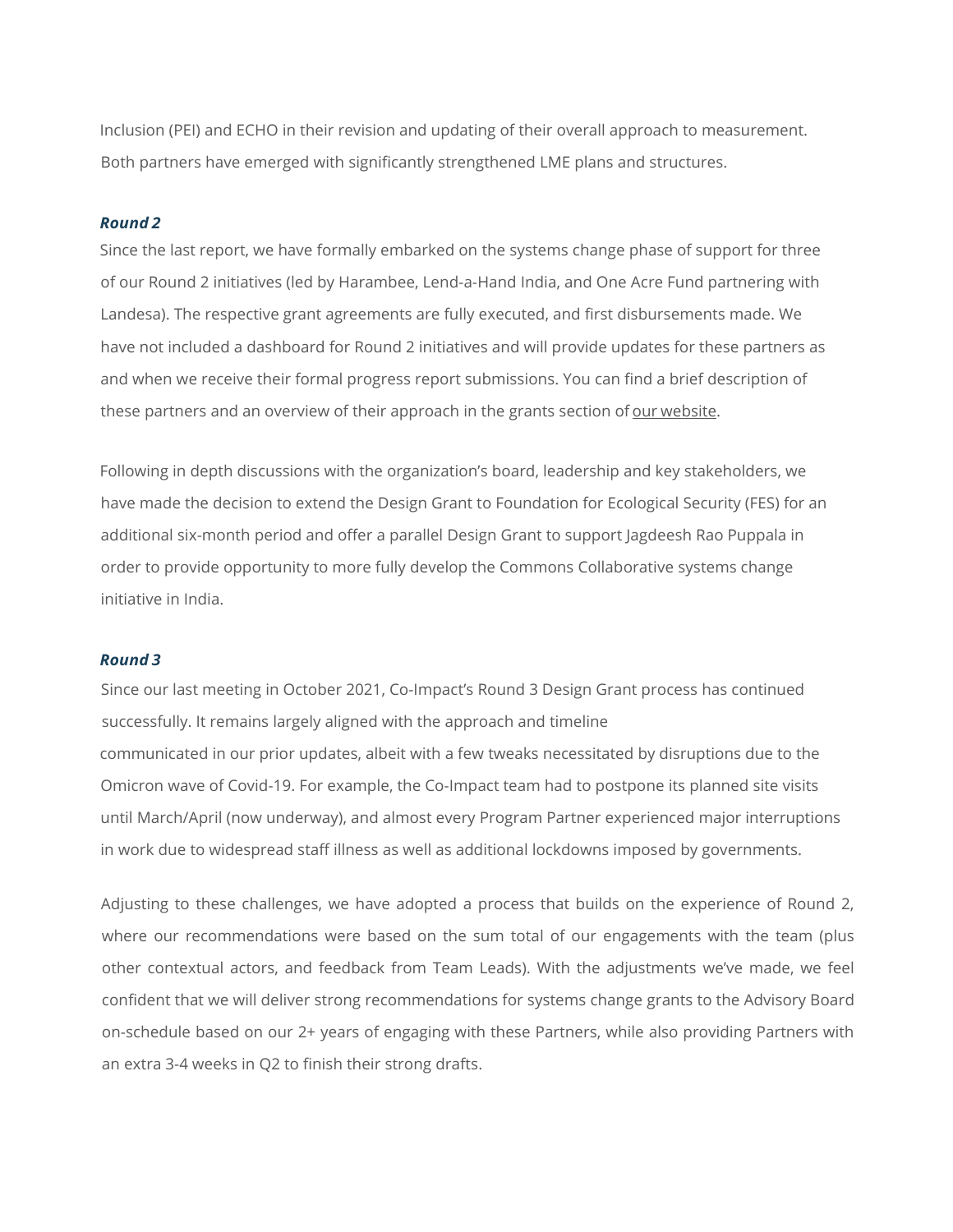Drawing upon lessons learned and our collective ongoing dialogue, our systems change grant decisions for your approval in June will particularly consider 3 factors that focus on the most important aspects for engaging in deep systems change work:

- Strong leadership and organization, including 2nd tier of leadership, governance, Board alignment, culture, inclusion, and a learning orientation.
- Systems change focus and potential, including systems change as the end goal, a credible concept for this, savviness re: political economy, ability to work with government, etc.
- Commitment to gender equality & intersectionality as a central feature of the work and the organization, including equitable outcomes, women's agency & leadership, an understanding of power dynamics, etc.

As a reminder, in this cohort there are 8 initiatives we are considering for systems change grants, including one (the South African ECD Initiative, led by Ilifa Labantwana) that was previously extended from Round 2 due to Covid-19.

#### *Venture and Ecosystem Grants*

Our grant relationships with our venture grant and ecosystem grant program partners - the Center for Effective Governance of Indian States (CEGIS), IDInsight and J-PAL – are now formalized through fully executed grant agreements. All three grants seek to strengthen governance elements for systems change, particularly better use of evidence by governments to inform policy and practice, as well as shifting incentives to reward outcomes rather than compliance with procedures.

# *Engaging with and learning from others in philanthropy: spotlight on organizational strengthening and learning, measurement and evaluation*

Organizational strengthening and learning, measurement and evaluation (LME) are core features of our bespoke support to program partners, as illustrated with the examples of ECHO and PEI in the Round 1 update. In addition, we engage on these issues with peers in the philanthropic sector. In this way we continue to reflect and improve our own practices, and share what we are learning in contribution to the field.

Part of our core message is that organizational strengthening and LME ought to first and foremost contribute towards our partners' strategic coherence. By this we mean working with partners to carve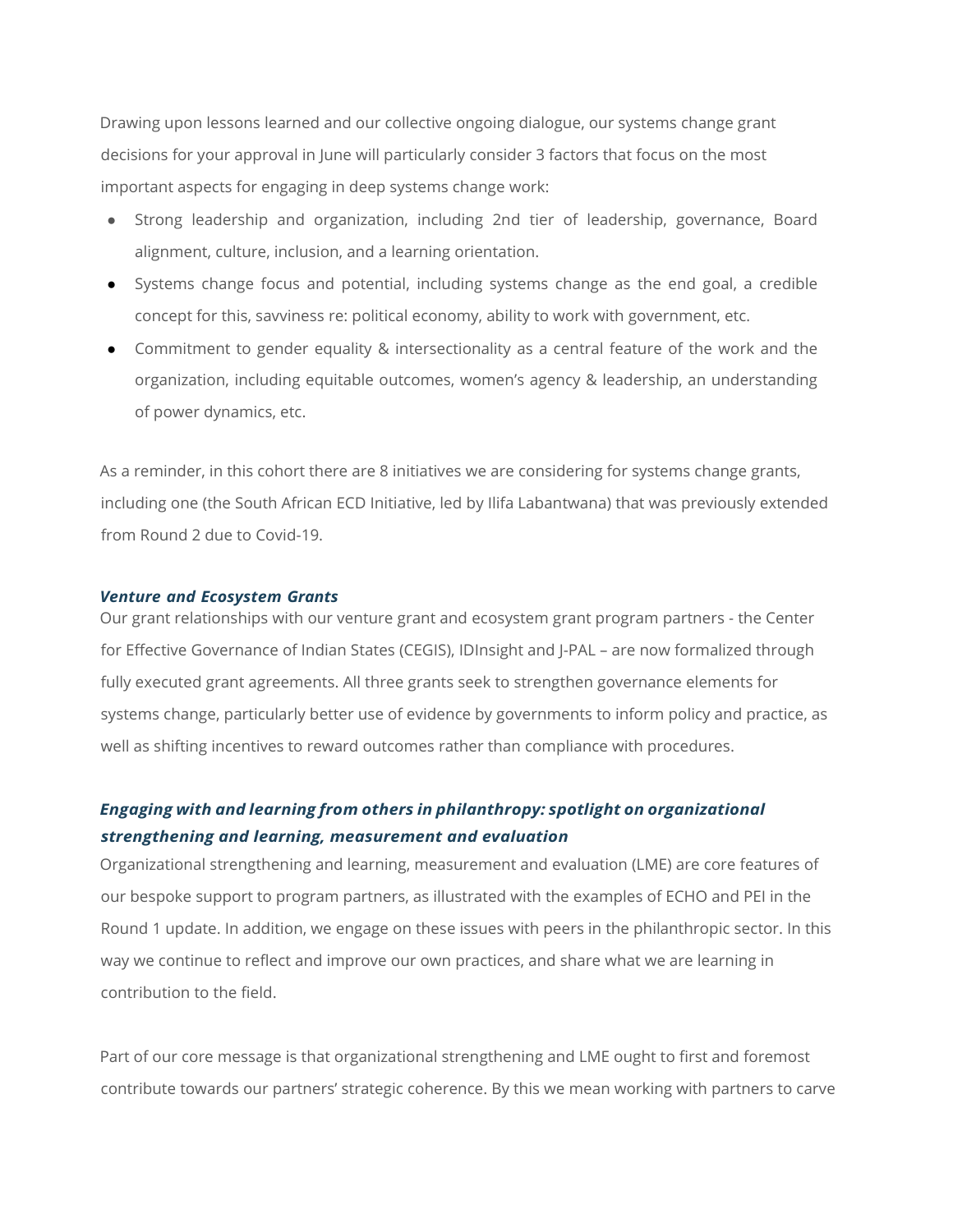out the time, space and resources to focus on defining their own vision, priorities and needs, rather than trying to fit into the vision of a funder. So often, we as funders can pull organizations into many directions, impose our own priorities or elevate our own measurement preferences ahead of that of our partners. There is immense opportunity for funders to flip the dynamic by stepping back and getting behind the partner's vision, including which outcomes to pursue and how to measure them, and what kind of organizational capacities are most needed for the partner to evolve according to their vision. In this approach, trust in the partner becomes a necessary ingredient of grantmaking. This need not detract from our learning and accountability as funders; we can draw upon the data and insights collected for the partner's own LME priorities to also serve our purposes.

During this report period, we engaged substantively with philanthropic and other development partners on bo[th](https://www.tpw.org/) topics. We hosted three workshops as part of our collaboration with [The](https://www.tpw.org/) [Philanthropy](https://www.tpw.org/) Workshop [\(T](https://www.tpw.org/)PW) through the Systems Change Action Lab (SCAL). In the first session, Rakesh Rajani, Vice President of Programs, introduced the idea of working towards equitable system change at scale, highlighting two main points. First, there are no blueprints to follow and so recognizing contextual specificity and adopting a "systems mindset" is key; and second, trust in partners is essential, without creating a binary between trust and impact, which are in fact complementary. In the follow-up session, Yasmin Madan, Director of Programs, dived further into how we support partner's own organizational strengthening, highlighting the importance of finding organizations that are true to their mission and have representational and locally rooted leadership, and then focusing on strategic coherence as a critical lens of how to support their systems change initiative. CoImpact's new selection criteria developed for the most recent Gender Fund open call for country-level grants reflects this, as the categories provide equal focus on the people and the purpose, rather than just looking for the right plan or strategy. Varja Lipovsek, Director of LME led a third TPW session on our purpose and approach to LME, illustrating why it is imperative that LME functions and practices respond to the needs of the partner organization; in turn, this builds trust, brings open dialogue and leads to better accountability. In a similar vein we have also engaged with other LME spaces, such as t[he Scaling Up](https://www.scalingcommunityofpractice.com/events/me-webinar-series-landing-page/#link_acc-2-5-d) [Community](https://www.scalingcommunityofpractice.com/events/me-webinar-series-landing-page/#link_acc-2-5-d) of Practic[e, a](https://www.scalingcommunityofpractice.com/events/me-webinar-series-landing-page/#link_acc-2-5-d)nd t[he E](https://www.esade.edu/en/faculty-and-research/research/knowledge-units/entrepreneurship-institute/think-tanks/social-impact)sade [Center](https://www.esade.edu/en/faculty-and-research/research/knowledge-units/entrepreneurship-institute/think-tanks/social-impact) for [Social](https://www.esade.edu/en/faculty-and-research/research/knowledge-units/entrepreneurship-institute/think-tanks/social-impact) [Impact's](https://www.esade.edu/en/faculty-and-research/research/knowledge-units/entrepreneurship-institute/think-tanks/social-impact) [Co](https://www.esade.edu/en/faculty-and-research/research/knowledge-units/entrepreneurship-institute/think-tanks/social-impact)mmunity of Practice on Impact Measurement and Management.

Last but not least, in the previous report we reported substantively on the insights from the partner perception survey conducted by the Center for Effective Philanthropy; in January 2022 we published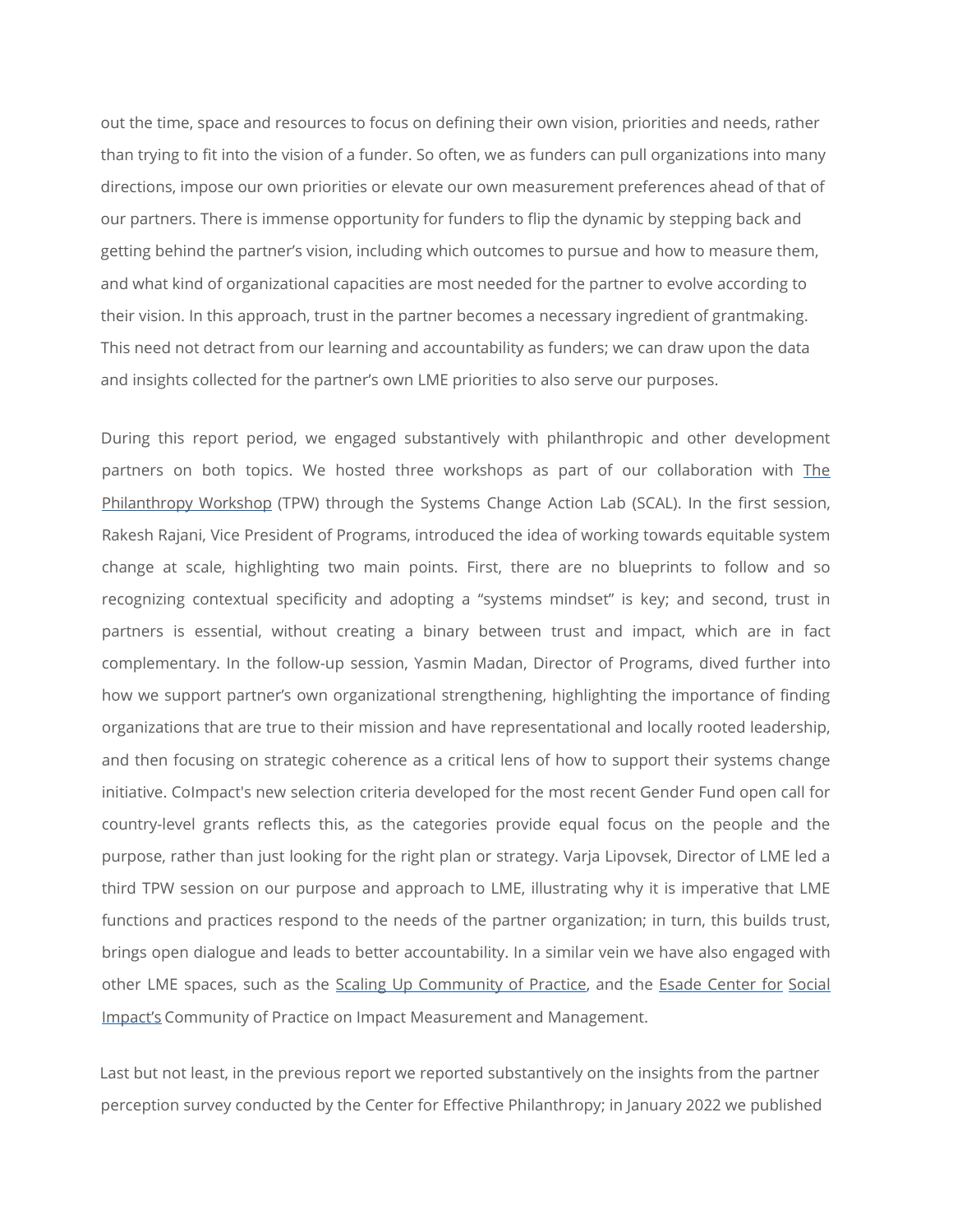the [full report, t](https://www.co-impact.org/wp-content/uploads/2022/01/Co-Impact-Partner-Feedback-Report-May-2021.pdf)ogether with an [accompanying blog. I](https://www.co-impact.org/what-we-learned-from-listening/)n the blog, we report on key features of the exercise, what we heard and learned, and the actions that we commit to take to do better. We share these to be transparent about our thinking, to invite readers to hold us to account, and to contribute to shared learning in the philanthropic community.

## **PHILANTHROPIC COLLABORATION**

Looking back over the past year, we are excited by the progress achieved by program partners with support from the Foundational Fund amidst the challenges of the Covid-19 pandemic. We have maintained our engagement with our Core Partners, Co-Investors and Community Members and are excited by how our partnership with The Philanthropy Workshop has been received by funding partners. Given the prolonged nature of the pandemic, we have continued to embrace a targeted outreach and engagement approach. We are energized by the momentum we're seeing since the announcement of the Gender Fund to accelerate progress towards gender equality and women's leadership. Building on our experience over the past year, our team continues to engage the funder community and potential new prospects virtually. Where feasible and whilst observing COVID-19 precautions, we have begun to take a small number of meetings again in person. COVID-19 developments permitting, we hope to stay on this path.

#### **Core Partners**

We have continued to deepen our working relationship with our Core Partners' team leads - with a very productive format and cadence of regular calls. This has allowed us to dive deeper on matters related to philanthropy, program, operations, and further strengthen the respective relationships. We are also pleased to report that Tim Hanstad, since stepping into his role as Advisory Board Chair, has supported our outreach and engagement efforts and facilitated a number of new conversations with potential donors.

#### **Co-Investors**

Whilst our program partners are sophisticated and experienced fundraisers in their own right, we have also continued to support them in their fundraising efforts, in accordance with our values (especially that of being program partner-centered) and our approach to organizational strengthening. Program partners' ability to raise the remainder of funds for their initiative is critical to the overall impact we and they are seeking, and they are progressing well with ensuring adequate resourcing is in place. We aim to understand where they are having successes and encountering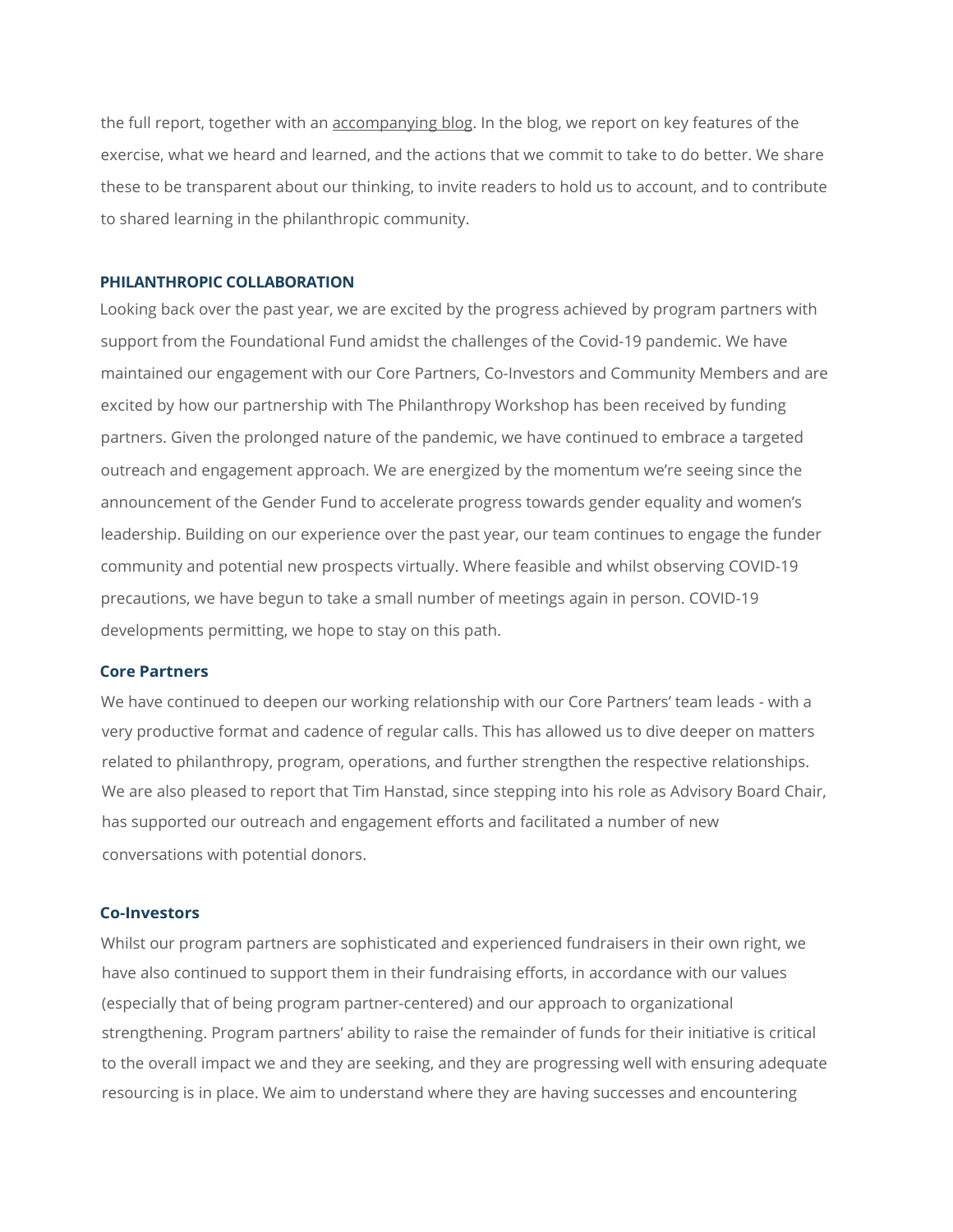challenges; we stand ready to support our program partners, and encourage our funding partners and others to do the same. Co-Investors have the option to either transfer the funds directly to Program Partners or through Co-Impact. Where relevant and feasible, Co-Impact continues to play a connecting and advocacy role in supporting our program partners to facilitate their engagements with potential new funders.

#### *Round 1*

We have continued to play a substantive role in connecting our Round 1 partners to potential coinvestors to unlock funding. Program partners have continued to be successful in securing coinvestment from philanthropists, foundations, corporates, governments, and multilateral institutions. Since the last report, they have collectively secured \$6.6m additional coinvestment, bringing the total to \$62.6m in funding committed for their systems change initiatives. This means that Co-Impact's initial \$80m investment has enabled Round 1 program partners to secure an additional 78% in direct co-investment from other funders.

#### *Round 2*

Round 2 system change partners – Harambee Youth Employment Accelerator, Lend a Hand India, and One Acre Fund – have been announced and we hope to see positive developments with regard to co-investment for these new systems change initiatives going forward. We will work with Round 2 program partners to identify strategic engagement opportunities with existing and prospective funders.

While developing and finalizing the extended design grant phase for Foundation for Ecological Security (FES), Co-Impact engaged with other funders who are either currently funding or intend to support FES and/or Jagdeesh Rao Puppala.

#### *Round 3*

All Round 3 program partners are fully engaged in Design Grant efforts which will run through to summer 2022. Our main approach is to help strengthen the program partners' own fundraising efforts. We look forward to working together with partners as well as sharing opportunities, where relevant, with our current funding community and other potential prospects on co-investment connections and commitments for these program partners.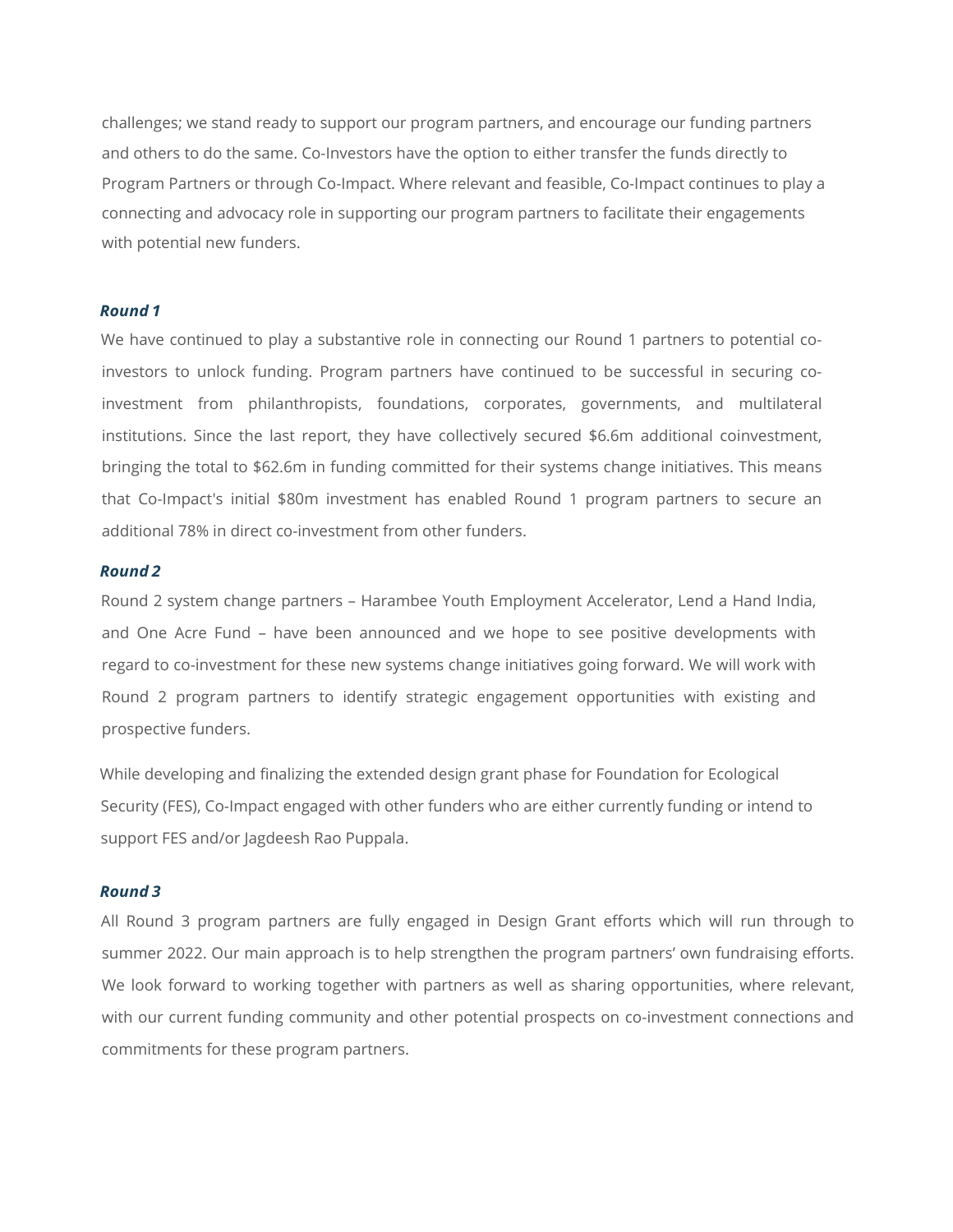#### **Co-Impact Community**

As of March 2022, we have 28 individuals actively participating in the Co-Impact Community includes the following executed agreements: 11 individuals/foundations, 1 membership shared by two foundations, and one group of five individuals.

Given many of the donors in the Community executed grant agreements in 2018 for a three-year term, we are in conversations with them about renewing their agreements. Of the eight donors we are in discussions with, five have already signed new agreements and we are positive about the remaining three. Some community donors are opting to continue to support the Foundational Fund, others are contributing to both the Foundational and Gender Fund, and others to the Gender Fund.

#### **Funder Engagement**

The funding community are highly engaged and part of an active learning and sharing journey curated by our team. Funders and the Co-Impact team participated in a number of activities from July to December 2021. We regularly engage our community of funders as well as prospects through a variety of platforms and forums such as "The Conversation Series" convened every third Thursday of the month to enable cross-learning opportunities and foster community and engagement; "The Gender Fund Deep Dive" in November 2021 which convened funding partners from around the world, both existing partners and those exploring partnership, to learn about the Gender Fund; "Funding Community Newsletter Winter 2021" with input from four different funding partners, as well as learning sessions and one-to-one conversations over Zoom. Engagement on our private platform remains consistent; we have an average of about 50 unique visits per month and continue to share reports from program partners, updates, and sector news on the platform.

Following the launch of our strategic partnership with The Philanthropy Workshop (TPW) in August 2021, we hosted a TPW & Co-Impact virtual Town Hall in September with Renee Kaplan (CEO, TPW) and Olivia Leland (Founder and CEO, Co-Impact), to kick off the partnership and share more about the vision to provide more and deeper learning and engagement opportunities for our funding partners while also sharing more with the TPW community about our work on systems change and gender equality. The partnership, which is curated jointly by TPW and Co-Impact team, has been going on well. We have launched the new "Co-Impact Systems Change Action Lab: Equitable Systems Change at Scale (SCAL)" - a series of eight engaging sessions from November 2021 to July 2022, where participants jointly grapple with the urgent question of how philanthropy and social investors can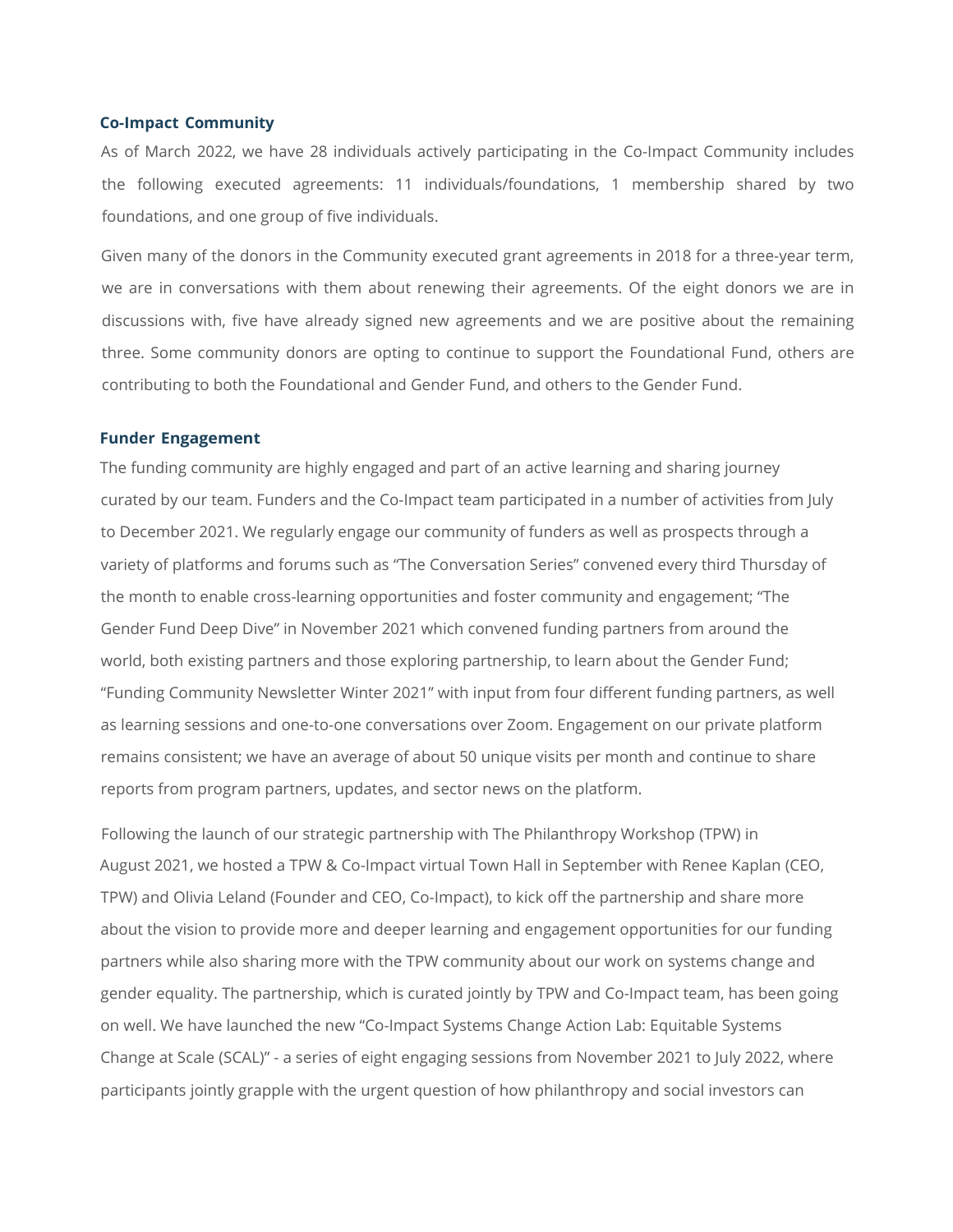best support locally-rooted and inclusive systems change in a way that provides meaningful, sustainable, and structural changes to a vastly inequitable society. The sessions cover discussions on systems change; organizational strengthening; Learning, Monitoring and Evaluation; as well as collaborative philanthropy.

#### **Donor engagement for the Gender Fund**

Since we announced the development of the Gender Fund at the Generation Equality Forum (GEF) in June last year, we have been building relationships, solidifying partnerships, and confirming commitments with new funders ahead of the launch of the Fund which happened on 17th March 2022. Through the Gender Fund, we are aiming to raise and disburse \$1 billion over the next decade to support predominantly women-led Global South organizations with the large, unrestricted, long- term, and flexible funding needed to transform systems to be more just and inclusive, advance women's power, agency and leadership at all levels and shift harmful gender norms that prevent progress. At launch, we had secured US\$320.5m from a diverse group of funding partners.

We are thrilled by the initial group of philanthropists and foundations who are coming together to make this possible. This group includes to date: BMGF; Cartier Philanthropy; Elizabeth Sheehan; Estée Lauder Companies Charitable Foundation; Kate James and Hans Bishop; La Alataya Foundation; MacKenzie Scott and Dan Jewett; Muirfield Foundation; Neverl and Beryl Kambasha/ BeeNev Kambasha Foundation; Roshni Nadar Malhotra / HCL Corporation; Target Foundation; Thankyou Charitable Trust; The Children's Investment Fund Foundation; The Rockefeller Foundation; Trevor and Mayda Mapondera/Catalyst Foundation -SHE Project Zimbabwe, Tsitsi Masiyiwa and Delta Philanthropies; Vijay and Marie Goradia Foundation. There are also several additional donors who prefer their contributions to remain anonymous.

We believe it's important for the work of the Gender Fund to be supported by a regionally diverse group of funders, to foster greater collaborative philanthropy and cross-learning globally, so we are working on a number of regional funding partner cohorts. In this regard, we are delighted to be working with Tsitsi Masiyiwa and the African Philanthropy Forum to bring together a group of philanthropists from across Africa, and with Vidya Shah and EdelGive Foundation on a similar model to support this work in India. We are in the early stages of discussing a similar model in Latin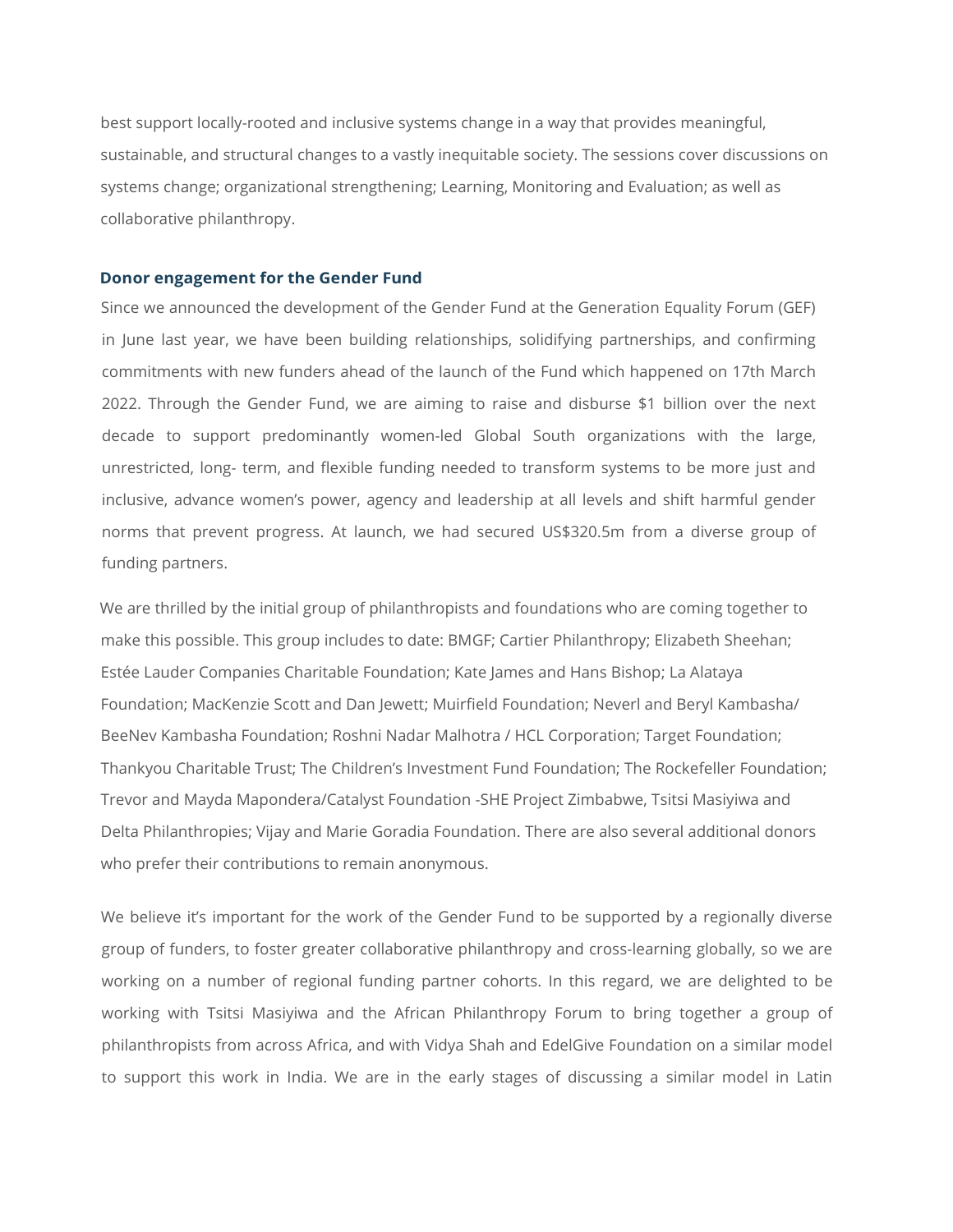America.

We continue to focus on identifying new funders and stewarding these relationships to a commitment. We are offering funders the potential to commit at different funding levels; lead donors who contribute over \$100m over 10 years across both the Foundational Fund and the Gender Fund are invited to join the Co-Impact Board of Directors (subject to approval by the Board). Those who commit over \$25m over 5 years to the Gender Fund are invited to take a seat on the Gender Fund Advisory Board. Champion donors who commit \$15m over 5 years are invited to become members of the Gender Fund Philanthropy Council and one member of the Philanthropy Council will also sit on the Gender Fund Advisory Board. We have also opened up the Fund to lower donations of between US \$1.5m and US \$5m over three to five years. Through the Fund, we are aiming to increase the share of funding available and allocated for gender equality and encourage more funders to make significant, longer term and unrestricted gifts.

We are also excited about the cross-learning and engagement that is already happening between funders across both of our funds, and we look forward to continuing to build on this in the future.

#### **INFLUENCE**

Co-Impact's advocacy and communications priorities focused on the development or revision of key publications and maximizing the reach and impact of our key moments (international days, partner convenings, and program outreach efforts). All efforts aimed at a more proactive approach to strategic communication – to build the organization's brand and visibility, profile grant opportunities, and grow Co-Impact's influence.

A number of these moments were profiled via social media and the results were positive [\(link here\).](https://globalofficeconsulting.coveragebook.com/b/f43e21c7157bbee6)

Between July 1st and December 31st, Co-Impact's Twitter followers grew by more than 20% from 4160 to 5020. This spike was mainly triggered by the Gender Fund announcement during the Gender Equality Forum (GEF) on June 30th and the subsequent week of activity, and then the Open Call launching in September which prolonged interest and engagement right up until its December closing. It was, however, also influenced in part by other campaigns and events promoted during this period, such as the evidence review campaign, and various events and speaking engagements that we participated in and promoted on our channels, for example The Philanthropy Workshop (TPW) Town Hall, 14th September 2021 and Women Leaders in Global Health Conference, 15th-16th November 2021. More detail on the full list of events we participated in are below.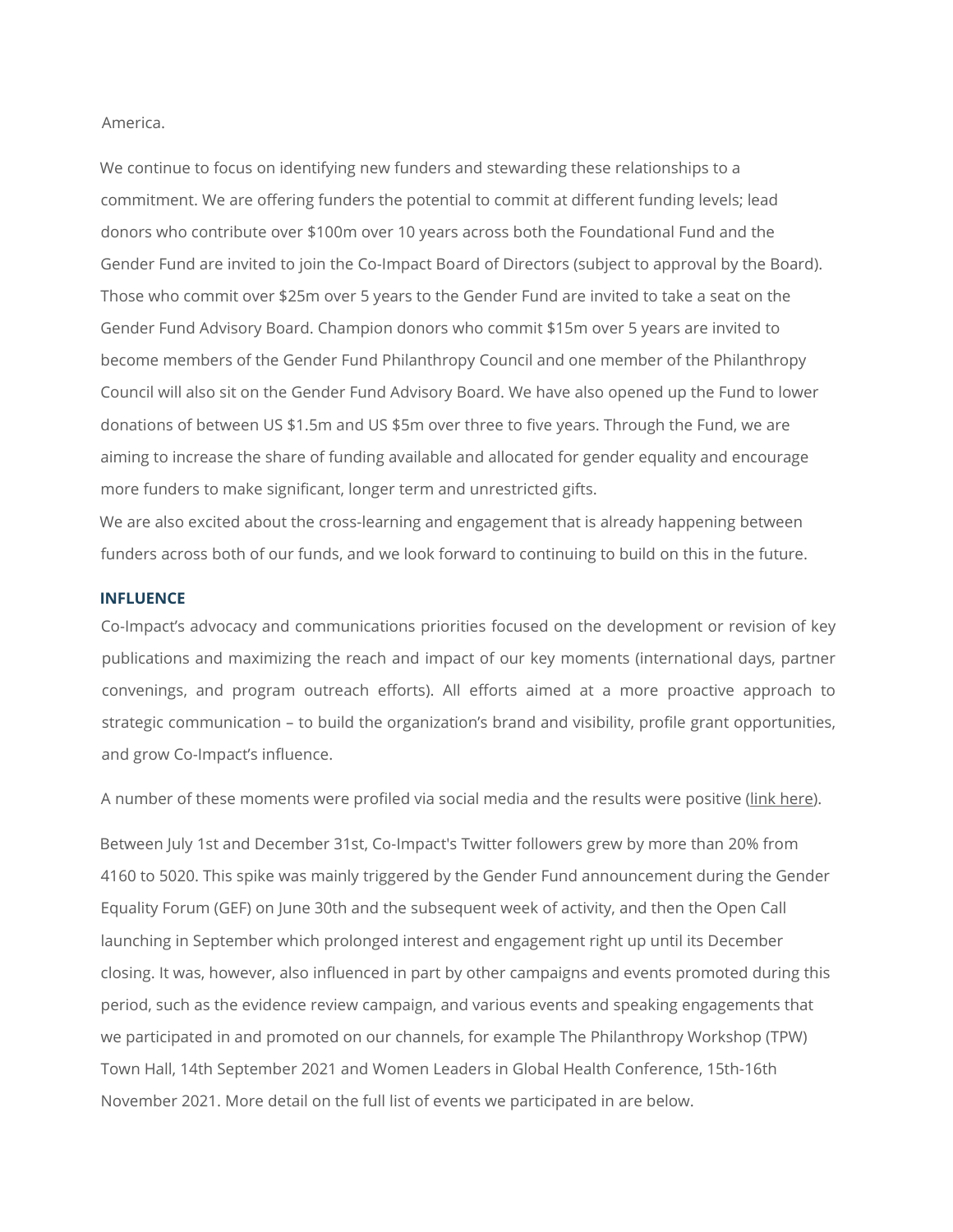Overall, during this period, the most popular content on both Twitter and LinkedIn was that relating to the Gender Fund announcement and Open Call, followed by other Gender Fundrelated content such as our advisor profiles, followed by our statements and materials made for key dates and events such as the International Day for the Elimination of Violence Against Women.

**Lessons learned:** For our future communication efforts, we are learning that our audiences are especially responsive to audiovisual content and the sense of unity and excitement that comes from announcements, events, or mobilization around key dates. We must therefore be strategic about which upcoming key dates, international events, and internal moments we mobilize around and the types of assets we create accordingly, aiming to have one of these "moments" at a regular cadence to maintain interest and momentum. That being said, we are also looking at ways to promote evidencebased content in a way that aligns with this approach to make it more accessible and relevant for our various audiences.

Furthermore, the support from our partners and their use of our social media toolkits has been integral to our reach and growth in followers, exposing us to more audiences and helping us to build excitement and a sense of community around these key moments for both Co-Impact and the wider network.

## **The following publications were published:**

- Co-Impact's revised [Handbook](https://www.co-impact.org/handbook/)
- **[Organizational](https://www.co-impact.org/wp-content/uploads/2021/06/11038-Co-Impact-Strengthening-Report-06.pdf) Strengthening Guidebook**
- Learning, [Measurement & Evaluation](https://www.co-impact.org/wp-content/uploads/2021/09/11088-Co-Impact-LME-Guidebook-01.pdf) Guidebook
- Promoting [Higher-impact](https://www.co-impact.org/wp-content/uploads/2021/12/Co-Impact-Promoting-Higher-Impact-Philanthropy-Nov-2021.pdf) Philanthropy: What We've Learned:

In particular, in December 2021, Co-Impact published a report - [Promoting Higher-impact](https://www.co-impact.org/wp-content/uploads/2021/12/Co-Impact-Promoting-Higher-Impact-Philanthropy-Nov-2021.pdf) [Philanthropy: What We've Learned -](https://www.co-impact.org/wp-content/uploads/2021/12/Co-Impact-Promoting-Higher-Impact-Philanthropy-Nov-2021.pdf) that looks at different typologies of philanthropists, indicating how we give and how these fit into systems change thinking. Alongside this, a typology of the cycle of a systems-change philanthropist was created. This report provides some key insights into why there are fewer higher impact / systems change philanthropists and unpacks the journey individuals take towards becoming systems change philanthropists. This work provides a communications opportunity to advance Co-Impact's goal to influence more and better philanthropic funding.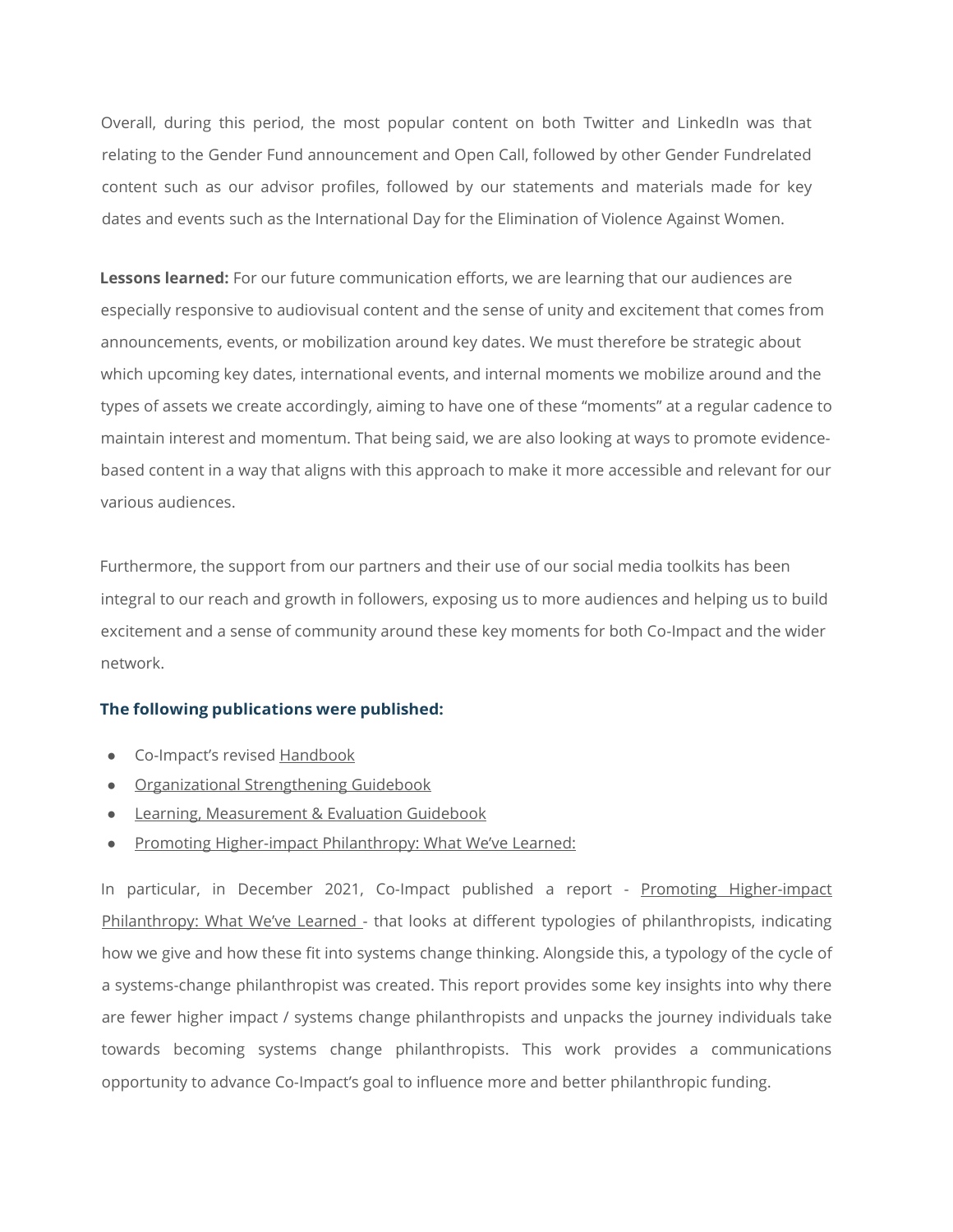**Co-Impact participated in 10 events / initiatives**. Influencing by leveraging key events and initiatives focused on increasing funding for locally-rooted, primarily women-led organizations, and promoting an increase in resources towards organizations addressing systemic discrimination and inequality. The narrative focus at these events/ initiatives covered a wide range of topics, such as, education, philanthropy, Women's leadership, the Gender Fund open call, and health.

Key events included:

- **InfluencerHer Project, August 2021:** Olivia Leland was [interviewed](https://gem.godaddy.com/p/a8d9a21?pact=275-164156011-6b368b0a-ad75-11ea-a2ce-2b44902ff514-92136963ca1f62c556cfa40f6e29f674e63c6fbd) [to](https://gem.godaddy.com/p/a8d9a21?pact=275-164156011-6b368b0a-ad75-11ea-a2ce-2b44902ff514-92136963ca1f62c556cfa40f6e29f674e63c6fbd) talk about what she learned from GEF and how best Philanthropy can move forward in support of sustainable change.
- *The Philanthropy Workshop (TPW) Town Hall, 14th September 2021:* The Town Hall was curated as a Zoom meeting where the TPW and Co-Impact's partnership was formally introduced. The forum helped to advocate for the benefits of the partnership and increased engagement for new learning opportunities with a global community of social investors.
- *Women Leaders in Global Health Conference, 15th-16th November 2021* Panelists explored the movement to decolonize global health from the lens of philanthropy. They also re-examined which organizations and individuals receive funding, how those decisions are made, and who gets to make those decisions. Co-Impact was represented by Yasmin Madan, Director of Programs.
- Africa Practice Podcast, 18th November 2022: Co-Impact's Vice President of Program, Rakesh Rajani, was [interviewed](https://soundcloud.com/africapractice-756217837/rakesh-rajani-co-impact-the-gender-fund) [by](https://soundcloud.com/africapractice-756217837/rakesh-rajani-co-impact-the-gender-fund) Marcus Courage. He spoke about Co-Impact, the Gender Fund, and Co-Impact's value and approach (why some systems do not function, who we are leaving out, and what kind of levers can be used to change systems so that they benefit all people equally). This podcast was amplified through Africa Practice's newsletter (This Week In Africa), with over 6,000 subscribers.
- **Print media coverage, 19th November 2022:** Co-Impact's Director, Strategic Advocacy and Communications, Renee Olende, was featured in [Business Day](https://businessday.ng/interview/article/poverty-harmful-practices-hindering-gender-equality-in-developing-countries-olende/) [pr](https://businessday.ng/interview/article/poverty-harmful-practices-hindering-gender-equality-in-developing-countries-olende/)ofiling Co-Impact's Gender Fund. The global online reach of this publication of 1,100,000 users and an Africa-specific print circulation of 100,000 readers.
- *Broadcast media coverage, 3rd December 2022:* Mary Wandia, Co-Impact's Africa Program Director, featured on CNBC Africa. As part of the Gender Fund Sub-Saharan Africa outreach effort, this [interview](https://www.cnbcafrica.com/media/6285018556001/) [wa](https://www.cnbcafrica.com/media/6285018556001/)s watched by 116,800 viewers.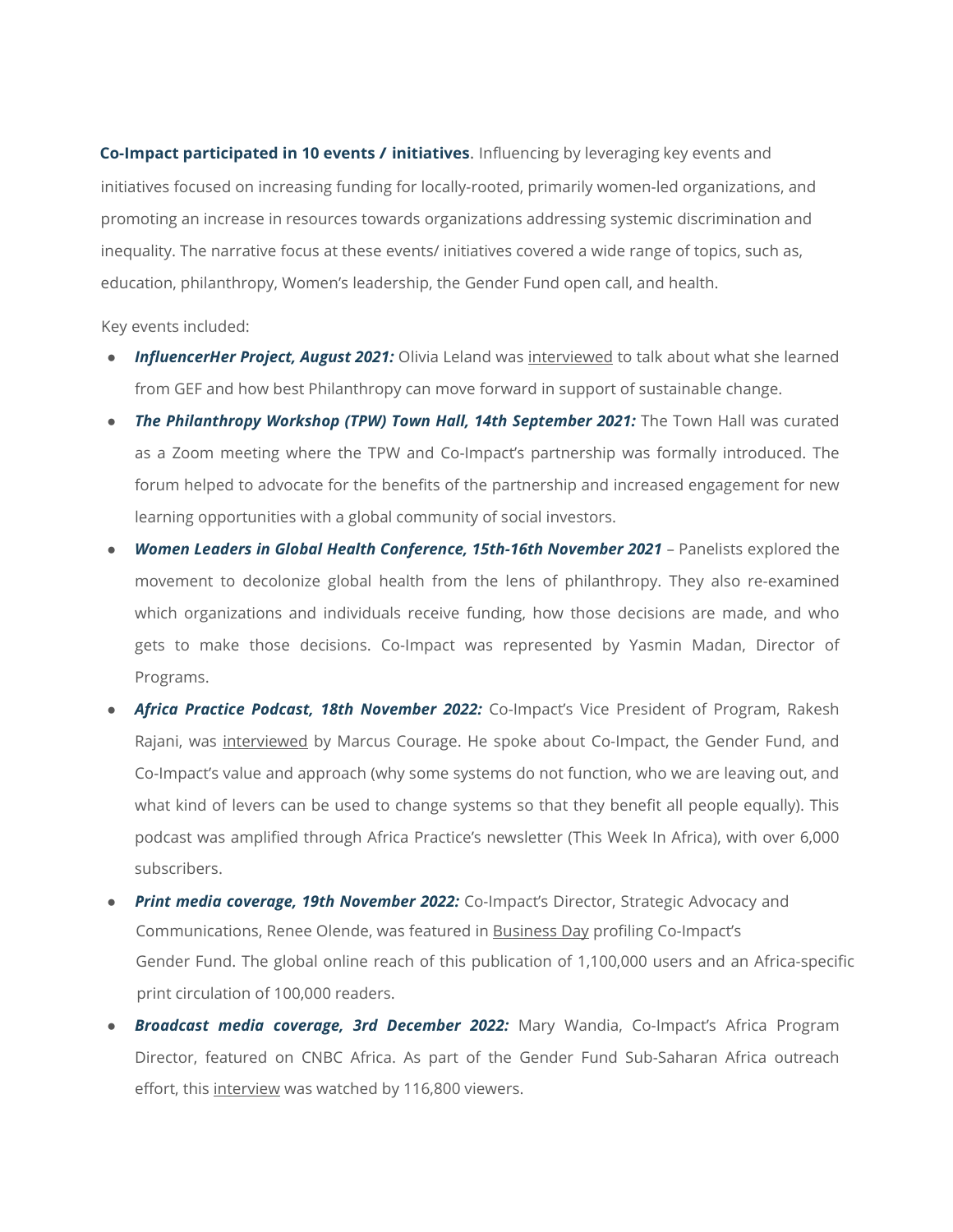- **Delivering TVET at Scale RewirEd Summit, 12th December 2021:** Co-Impact's Associate Director, Doris King, joined Program Partner Lend-A-Hand India, Luminus, and the Swiss Federal university for Vocational Education and Training [\(SFUVET\) i](https://www.sfuvet.swiss/)n a joint plane discussion that covered systems change approached, lessons learned, the geographical coverage of the program partner work, further plans for scaling and the role of philanthropy and specific Interest in technical and vocational education and training (TVET).
- 30th Anniversary Partner Perspectives Webinar Series, December 2021: Managing Director, Philanthropic Collaborations, Anna-Marie Harling spoke about Co-Impact's mission for global systems change, her vision for the future of philanthropy, and the impact of our continued partnership.

#### **Gender Fund Launch, 17th March 2022**

The objective of the Launch was to tell the story of Co-Impact and articulate the vision of the Gender Fund and its approach. This was achieved by leveraging the voice of others to actively communicate the organization's goals and the importance of collaboration, and the opportunity the Fund presents to advance women in leadership and gender equality.

During the Launch, Co-Impact received tremendous support from funding partners, program partners, advisors and boards, who all came together to amplify the launch through social media, press interviews, participation as panelists during the conversation series, helping to develop communication assets such as the launch video montage and other high quality tools. The collective effort helped to make the Gender Fund launch a success. The communication assets and activities curated are listed as follows: the [Conversation Series webinar](https://youtu.be/t28SZD0LDLk)[, press release](https://www.co-impact.org/leaders-launch-new-1bn-gender-fund-to-advance-global-equality-and-womens-leadership/) [an](https://www.co-impact.org/leaders-launch-new-1bn-gender-fund-to-advance-global-equality-and-womens-leadership/)d media pitching to secure media coverag[e, s](https://drive.google.com/drive/folders/1eCCpucLkLBmhCgS5pcTThE3G1AYjTsa6)ocial media [toolkit to](https://drive.google.com/drive/folders/1eCCpucLkLBmhCgS5pcTThE3G1AYjTsa6) guide partner amplification effort[s, Launch](https://www.youtube.com/watch?v=m3s3Wh69Gk4) video [montage,](https://www.youtube.com/watch?v=m3s3Wh69Gk4) IWD campaign [promotion](https://youtu.be/iZjjPSQWygs)[, Co-Impact](https://www.co-impact.org/gender-fund-advisory-board/) website [refresh.](https://www.co-impact.org/gender-fund-advisory-board/)

#### **Upcoming events in 2022**

Co-Impact will hold a regular webinar titled The Co-Impact Conversation Series, every third Thursday of the month. This is an informal monthly gathering that brings together Co-Impact's program partners, funders (both current and late-stage prospective donors), board members, advisors, and other interested groups across both of our Funds. These stakeholders will come together to learn about the work of our program partners and critical stakeholders moving the needle for systems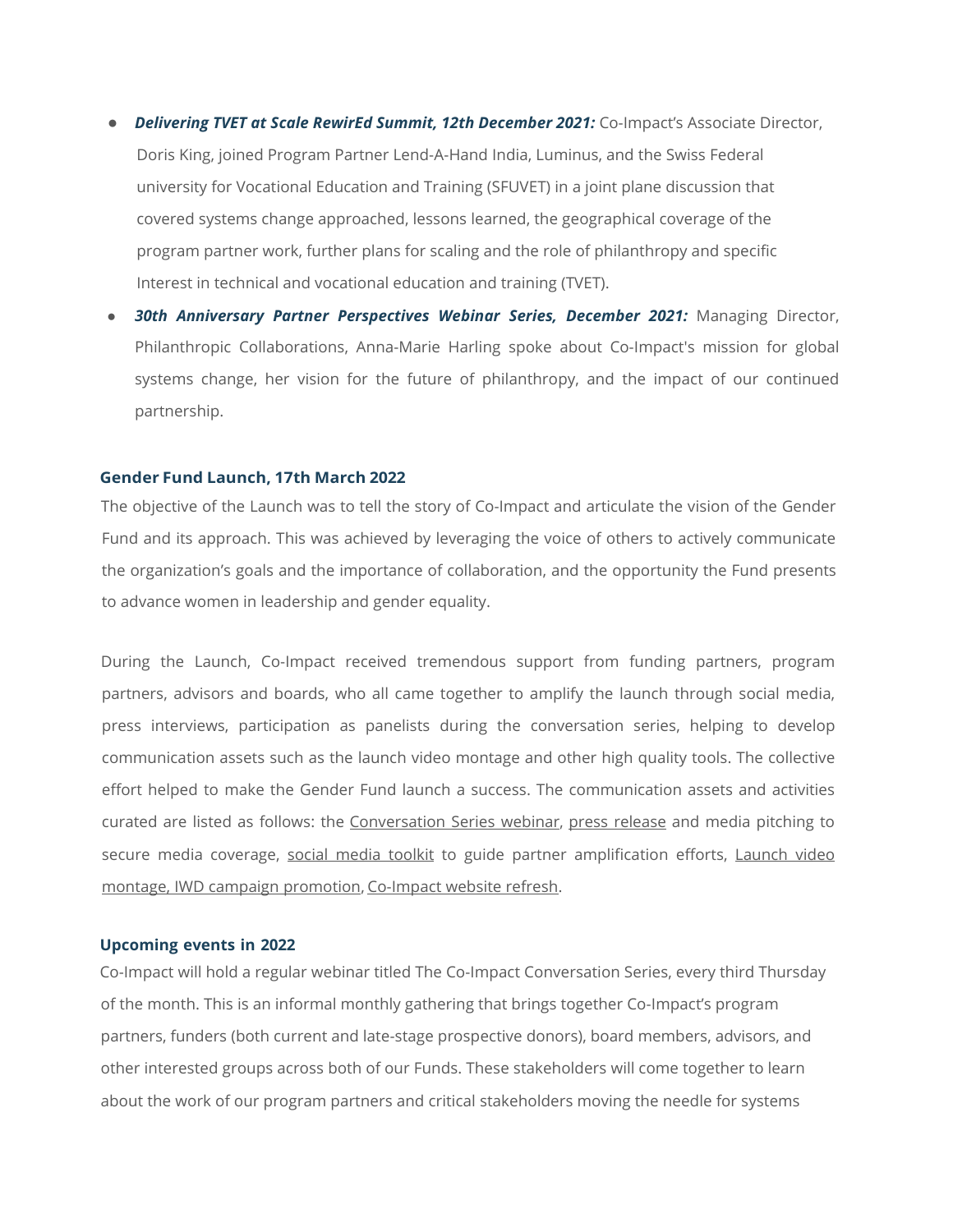change. All webinar episodes will be curated topical issues relating to Co-Impact's work.

# **Operations**

#### **Our Team**

Since Planning for and securing initial funding for the Gender fund, we have worked to expand our team to Africa, Asia, and Latin America, to enable us to support both the Foundational Fund and the Gender Fund. The bios of our team members can be found on our [website.](https://www.co-impact.org/our-team/)

#### **LONG-TERM VISION, BLUEPRINT, AND THE GENDER FUND**

We have continued on the path of expanding the Co-Impact model, launching the Gender Fund in March, and changing our operating model and governance structure to be more sustainable over the long term.

#### *Our Operations*

In connection with developing the Gender Fund and expanding from a single fund to a "fund of funds," we have planned for – and largely executed, with some elements still underway – an evolution of our operating model. We have worked toward setting up our new entity and establishing our operations independent of our fiscal sponsor.

#### *Our Governance*

A core aspect of this evolution has been our governance structure. Our new Board of Directors has been formed. Bios can be found on our website, [here.](https://www.co-impact.org/our-governance/)

An Advisory Board for the Gender Fund has been formed. Bios can be found on our website, [here.](https://www.co-impact.org/gender-fund-advisory-board/)

#### **CONCLUSION**

We are pleased to report good progress by our program partners despite continued challenges from the pandemic, as well as strong engagement with our funding partners and exciting possibilities for further engagement across both of our funds. We are delighted to report the establishment of our new Board of Directors and continued progress on our plans as we move towards becoming an independent entity, as well as the formation of a Gender Fund Advisory Board.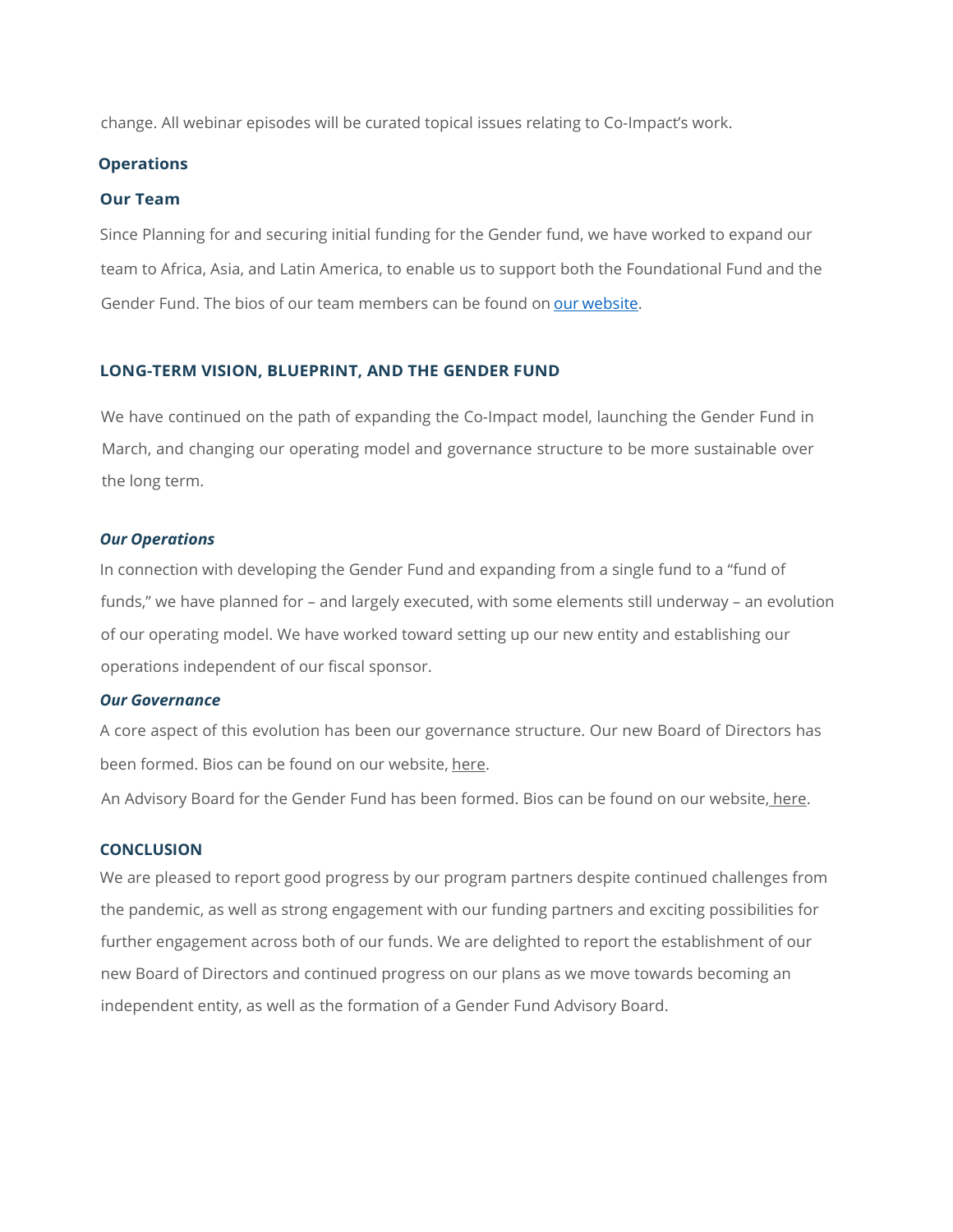# Co<br>Impact

a project of newventurefund

# **Gender Fund Narrative Report Period Covered: July 1 – December 30, 2021**

*(includes March 2022 Gender Fund Launch highlights)*

## **Introduction**

Through the Gender Fund, we are aiming to raise and disburse \$1 billion over the next decade to support predominantly women-led Global South organizations with the large, unrestricted, longterm, and flexible funding needed to transform systems to be more just and inclusive, advance women's power, agency and leadership at all levels and shift harmful gender norms that prevent progress.

We are pleased to share our semi-annual report on the Gender Fund, reporting on activity across all areas of our work since 1st July 2021 and including highlights from the first quarter of 2022. With the guidance and support of the Gender Fund Advisory Group, not only have we made significant progress with our Open Call and have already awarded our first global grants for Research and Women in Leadership, we also formally launched the Gender Fund on the 17th March this year. We have learned some important lessons over the last 6 months, which we will take forward to refine our grantmaking processes and approach. We are also making significant progress in fundraising, having raised \$320m to date. We share detailed updates on all these dimensions in this report.

#### **Program Update**

# **Open Call for Country-Level Grants**

The first Gender Fund Open Call for country-level grants, launched in September 2021, closed in December 2021. The open call encouraged a range of Global South organizations - civil society groups, think-tanks, academic institutions, professional associations and networks, women's rights groups and feminist movements - from the 13 focus countries to share their ideas for advancing gender equality, systems change, and women's leadership. The open call for Country Level Grants included three grant types (Anchor, Domain, and Catalytic; see more detail vi[a this link\) a](https://www.co-impact.org/gender-fund-how-to-apply/)nd a focus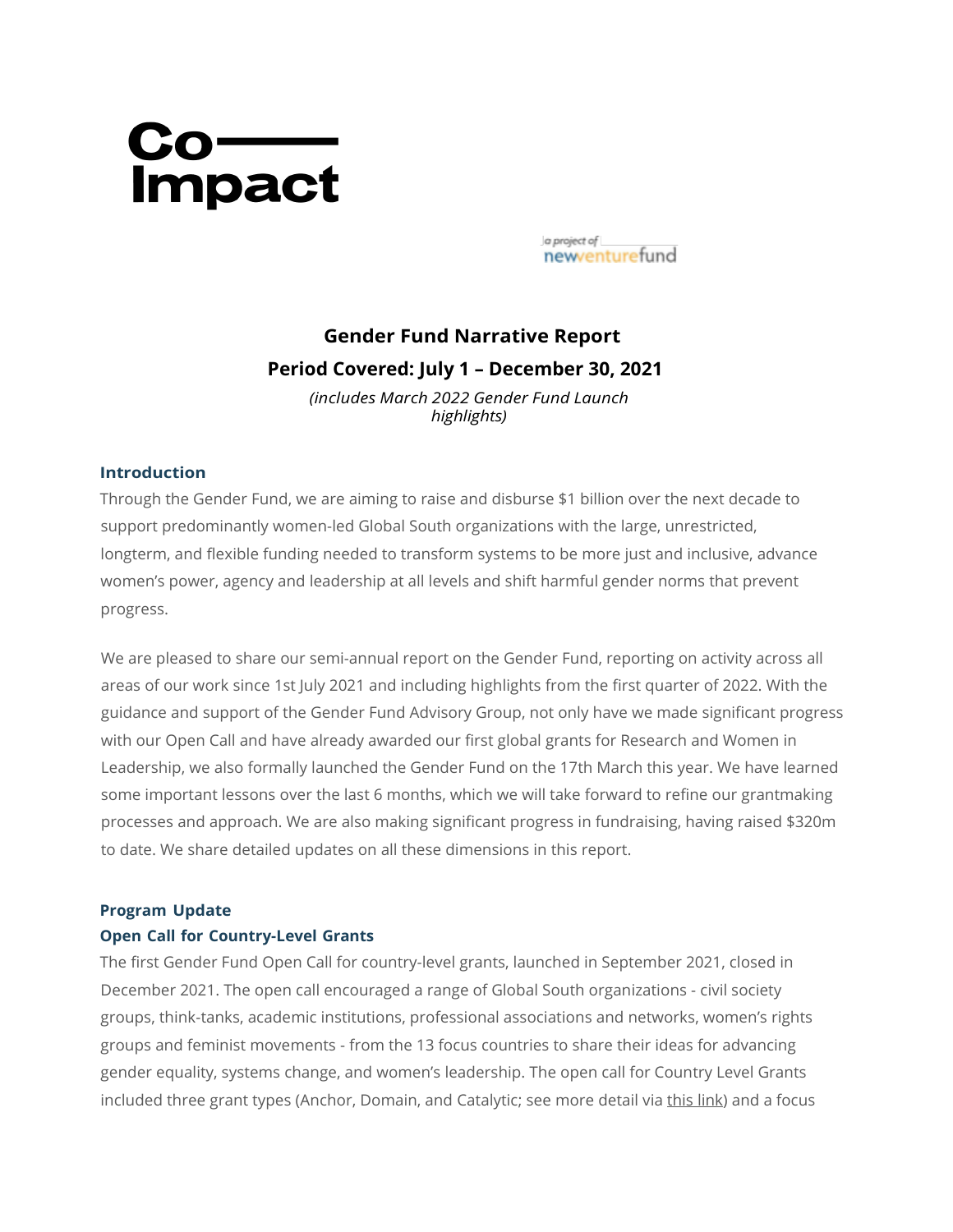on women-led initiatives (we will ensure that at least 75% of the Anchor/Domain grants and 100% of the Catalytic grants are women-led). In alignment with Co-Impact's commitment to language justice, we also accepted concept notes in six languages (Bahasa, English, French, Portuguese, Spanish, and Tagalog).

During this period, the Co-Impact team conducted 3 interactive webinars that aimed to help potential applicants understand i) the purpose and criteria by grant type, and ii) the focus on systems and institutional change, as well as provide an opportunity to ask questions and get clarity to strengthen their applications. Over 1,500 participants registered and participated in the 3 webinars, and many others viewed the recordings online. We also conducted extensive outreach, especially at regional and country-level.

#### **Response:**

We received over 1,100 applications that met our eligibility criteria related to Global South, geographic focus, and partisan politics/legislative lobbying. Almost 90% of the applications were female-led (including non-binary). The majority of the applications (over 63%) were for Catalytic grants, with some degree of regional variance. The table below provides details by region and grant type:

|               | <b>Africa</b> | Asia | Latin<br><b>America</b> |
|---------------|---------------|------|-------------------------|
| <b>TOTAL</b>  | 584           | 388  | 135                     |
| Anchor        | 28%           | 29%  | 13%                     |
| <b>Domain</b> | 10%           | 9%   | 11%                     |
| Catalytic     | 62%           | 61%  | 76%                     |

#### **Process**

The first round of the review process is currently underway and will be completed by April 2022. Each application was assessed by internal and external reviewers. Each region has identified external experts, including feminist leaders, gender experts, and civil society leaders who bring a deep understanding of the sectors and contextual knowledge. A subset (estimated at 60-90) of applicants will be invited to submit a detailed proposal. The scoring criteria has been transparently shared on the Co-Impact website.

# **Women in Leadership in Law and Economics**

The first round of funding to advance Women in Leadership in Law and Economics under the Gender Fund was launched in July 2021 through a focused Request for Proposals. A total of 21 organizations were invited to submit a concept note which were reviewed internally and by a reference group of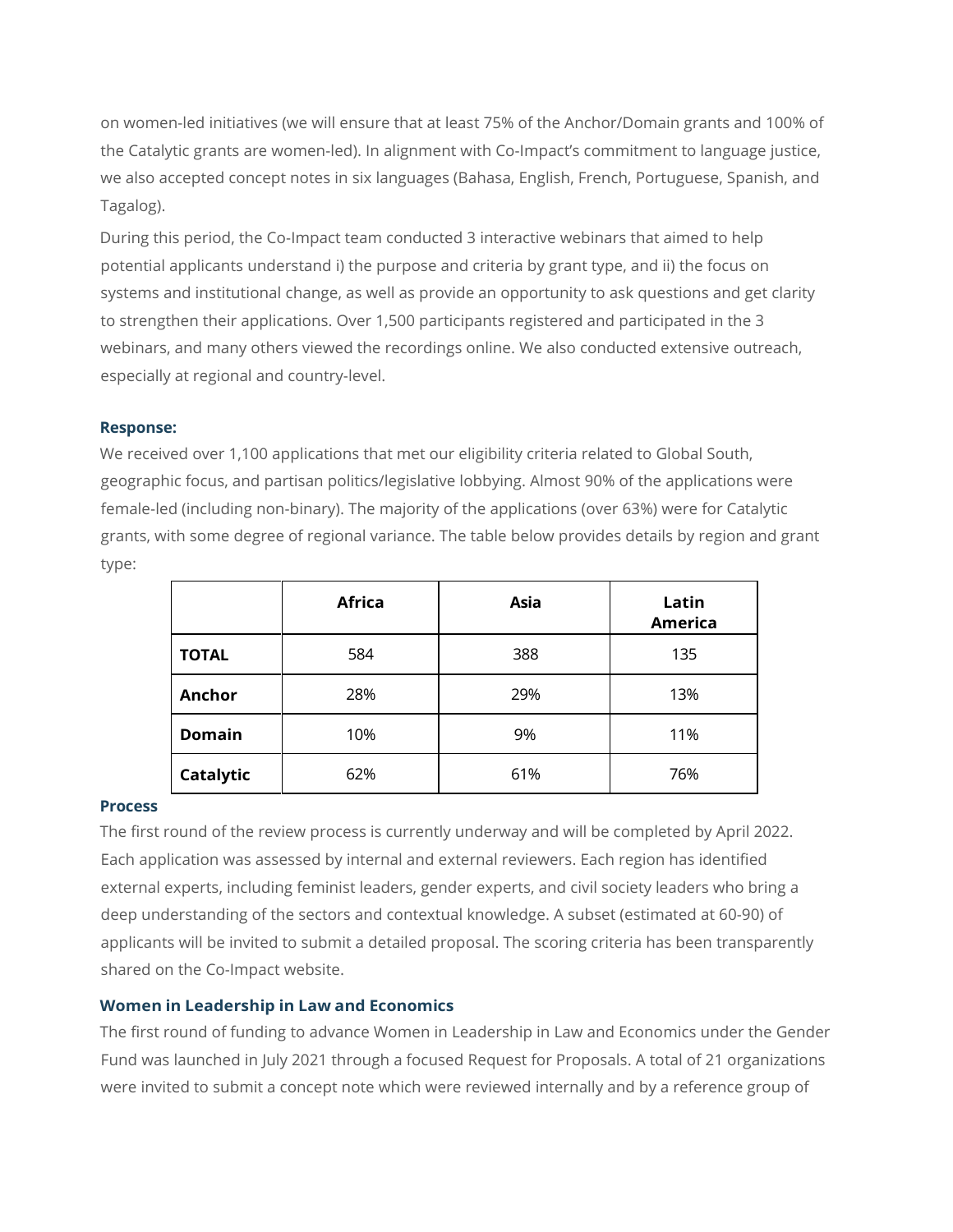Global South independent experts in law, economics and/or women's leadership. A subset of nine organizations were invited to develop and submit detailed proposals, of which five organizations received grants to advance women in leadership in law (see table below).

| Organization                                    | <b>Global/Regional</b>                                                                       | <b>Term</b> | Amount      |
|-------------------------------------------------|----------------------------------------------------------------------------------------------|-------------|-------------|
| <b>Red Alas</b>                                 | Latin America: Mexico, Brazil and Peru                                                       | 5 years     | \$2,000,000 |
| Institute for African<br>Women in the Law       | Africa: Ghana, Senegal and South Africa                                                      | 5 years     | \$1,500,000 |
| <b>GQUAL</b>                                    | Global<br>Latin America: Brazil, Mexico, Peru and<br>Argentina<br>Africa: 2 countries TBD    | 3 years     | \$1,351,474 |
| Asia Justice Coalition                          | Asia: Bangladesh, India and Sri Lanka                                                        | 4 years     | \$2,500,000 |
| International<br>Association of<br>Women Judges | Global<br>Africa: Nigeria, Kenya, South Africa Latin<br>America: Mexico<br>Asia: Philippines | 5 years     | \$2,500,000 |
| Total                                           |                                                                                              |             |             |

Further information on the initiatives is below:

# Red [ALAS/Universidad](http://www.red-alas.net/) Torcuato di T[ella](http://www.red-alas.net/)

Led by Red ALAS and fiscally sponsored by Universidad Torcuato Di Tella, the initiative seeks to change legal education in Brazil, Mexico, and Peru by transforming law schools to open spaces and encourage leadership for all women by supporting law professors who carry out research and teach about law and gender.

# The [Institute](https://www.africanwomeninlaw.com/) for African Women in Law

The Women's Excellence in Law and Leadership (WELL) initiative, led by The Institute for African Women in Law (IAWL) initiative, aims to launch projects in the focal countries of Ghana, Senegal, and South Africa with the goal of strengthening the capacity of women in law to lead across different sectors in academia, the bar, the bench, women in government agencies, women human rights defenders, and develop a pipeline program for law students. The proposed initiative will combine leadership training of women, with advocacy and alliance building with key stakeholders and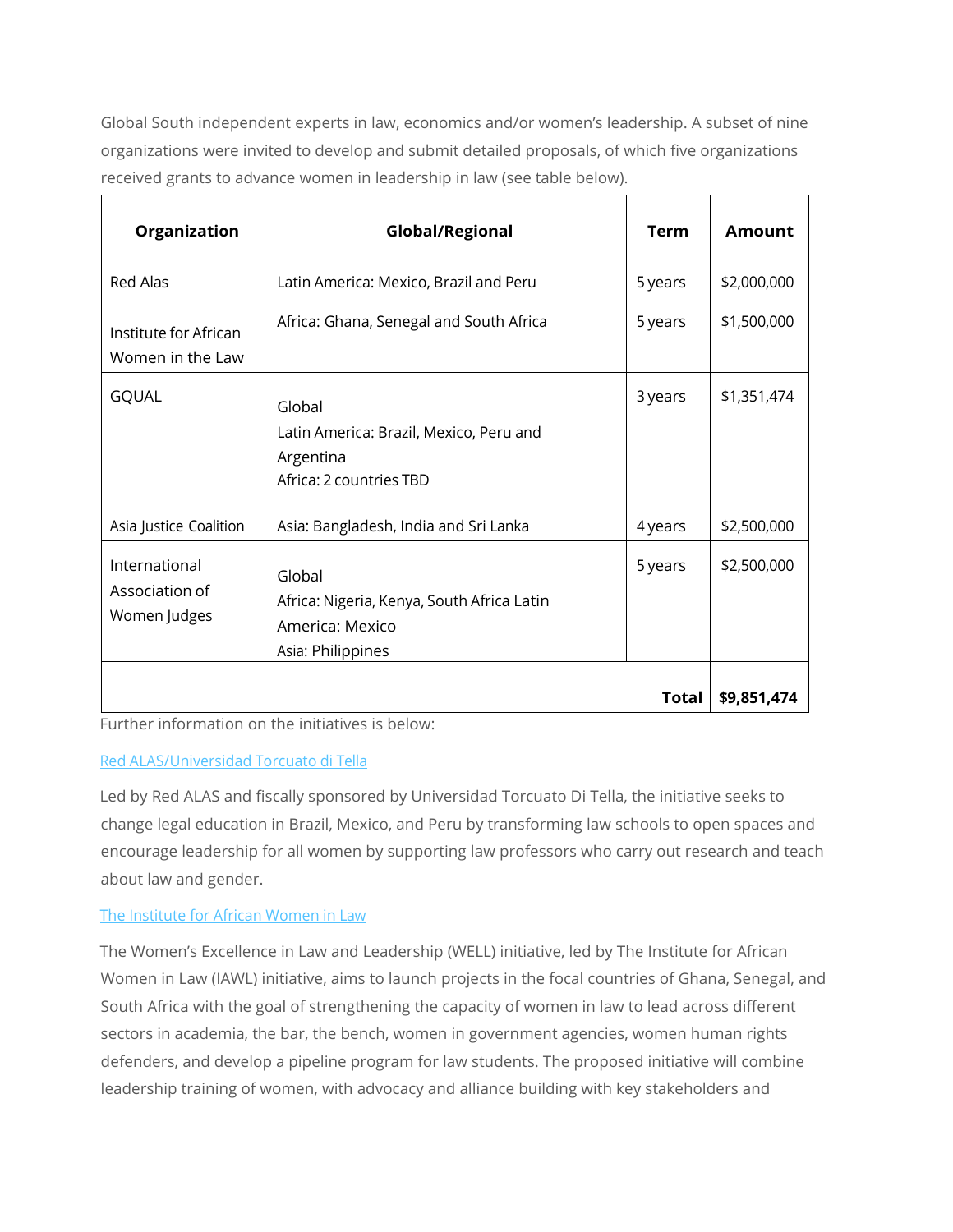gatekeepers, to propel system-wide changes across the continent, starting with the three focal countries. The programs will be grounded in feminist intersectional approaches that pays attention to and avoids gender essentialism—the idea that all women are the same. An intersectional framework will help identify and employ an intra-categorical SWOT (strengths, weakness, opportunities, and threats) analysis that prioritizes women facing a double or triple jeopardy, in other words, women who are a marginal group within the larger marginality of all women.

## [GQUAL/CEJIL](http://www.gqualcampaign.org/home/)

Led by GQUAL, and fiscally sponsored by CEJIL, this initiative aims to fix the underrepresentation of women in critical parts of the legal and political field by achieving gender parity in the composition of international tribunals and monitoring bodies. The initiative proposes to achieve this work in Latin America & Caribbean (Chile, Brazil, Mexico, Peru, Costa Rica, and Argentina) and Africa (2 countries TBD). While prioritizing the work in the selected countries, the campaign might adjust its strategies and advance work in others if opportunities arise.

# [International Association of Women Judges](https://www.iawj.org/)

Led by the International Association of Women Judges (IAWJ), the initiative will pilot programs in five countries: Nigeria, Kenya, South Africa, Mexico, and the Philippines. The IAWJ seeks to advance human rights and equal justice for women and girls by empowering women on the bench to overcome gender bias in the laws and their application. This initiative will support IAWJ to grow its membership, expand programming and design country-relevant initiatives in five countries based on data collection and country-needs.

# Asia Justice [Coalition](https://www.asiajusticecoalition.org/)

Led by Asia Justice Coalition (AJC), the initiative aims to develop women's leadership in international law by building expertise and facilitating constructive dialogue and developing expertise-building interventions between women in legal scholarship, practice, policy, and research (legal practitioners) and women-led survivors groups of international crimes. For women legal practitioners, this initiative provides a supportive network of colleagues and builds expertise engaging practically in international law. For women-led survivor groups, it increases the avenues available to access justice and accountability. This initiative builds women leaders in international law through constructing a formal network of women legal practitioners in three Global South jurisdictions: Bangladesh, Sri Lanka, and India.

This portfolio is well-balanced geographically but focused on law. There is scope and interest for Global South-rooted peer to peer learning and knowledge exchange possibilities as well as the chance to leverage the global networks, spaces, and legitimacy of the global organizations. The focus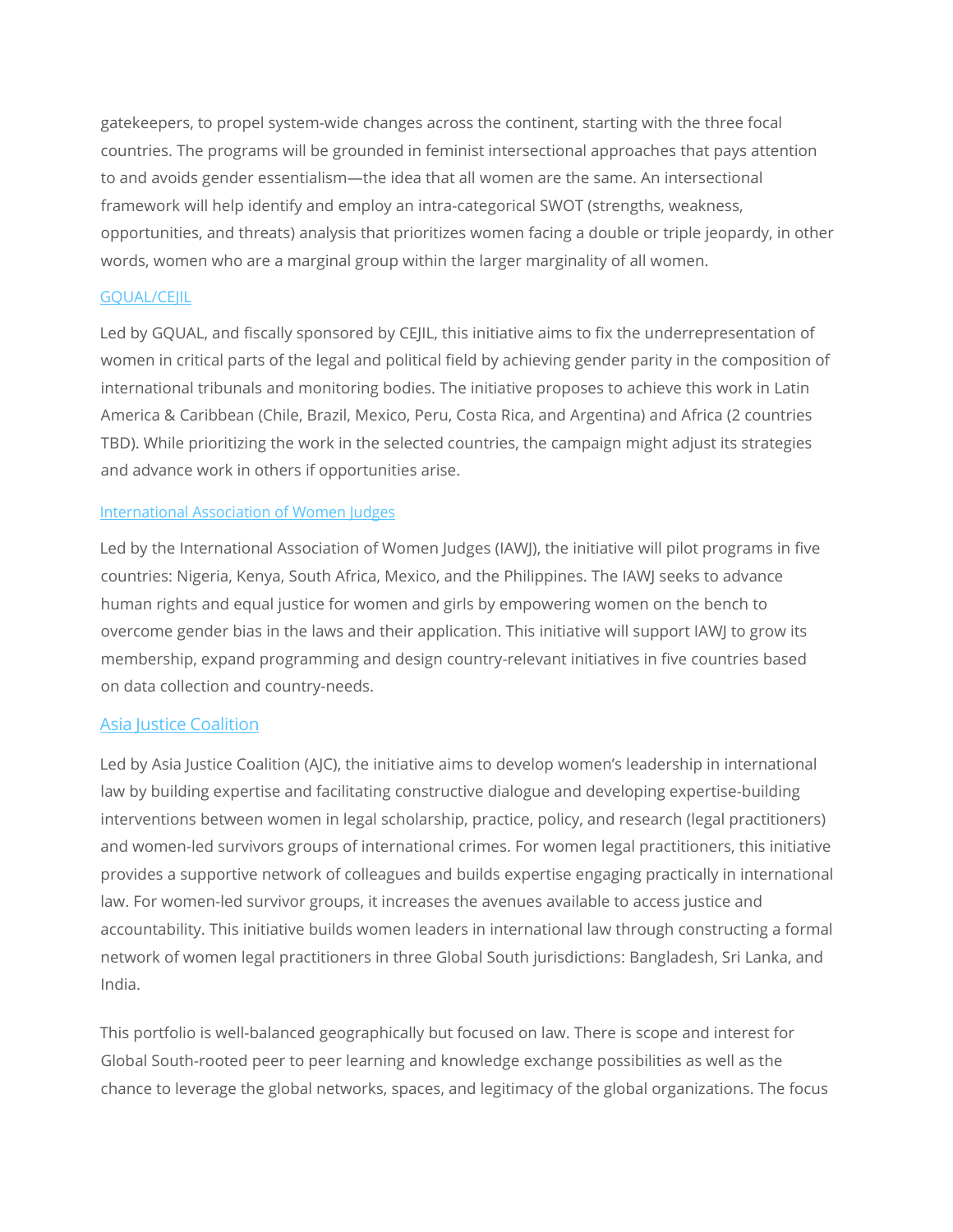on women in the judiciary provides an opportunity to test whether a targeted approach might provide more effective institutional change as compared to a more diverse portfolio. In the first six months, we will support program partners to clarify outcomes and develop a simple learning, measurement, and evaluation plan. The plan will be guided by their capacity, interests, and needs, and will include key hypotheses and a set of learning questions.

# **Initial Lessons**

- Our first observation is that the quality and depth of the proposals we received highlights the need to invest in institutional and systemic solutions to the lack of women in leadership in the field of law. Pending an internal session with the team to discuss lessons of the sourcing process - which will inform and improve the next round of funding - initial reflections have already shed some important points to consider going forward.
- On sourcing, carrying out a more in-depth and timely consideration list and being intentional and proactive in reaching out to women's professional associations and networks in the field. We could begin the sourcing earlier in the year, to allow ample time for concept notes, feedback and engagement, and proposal development.
- It has also become clear that more clarity is needed around what we are looking to fund; many concept notes focused on policy changes in economics and law to advance gender equality, but not advancing women in leadership as professionals in the field.
- The next round of funding will focus entirely on advancing women in leadership in Economics (to balance out the domain). Our sourcing approach will be different; we will gain support from a consultant to help us conduct mapping and use that to reach out to critical organizations and leaders in the field. These will include both established organizations that are keen to advance women in leadership seriously, as well as less known organizations and leaders who bring bold and creative ideas for institutional reform.

# **Practitioner-Oriented Research**

The first round of funding to advance Practitioner-Oriented Research under the Gender Fund was launched in July 2021 through a focused Request for Proposals. A total of 26 organizations were invited to submit a concept note; the notes were reviewed internally and also by a reference group of independent Global South experts in research and gender. Based on the concept notes, a subset of eight organizations were invited to develop and submit detailed proposals. Of these, five organizations were funded (see table below).

| Organization<br><b>Region / country</b><br>Term<br>Amount |
|-----------------------------------------------------------|
|-----------------------------------------------------------|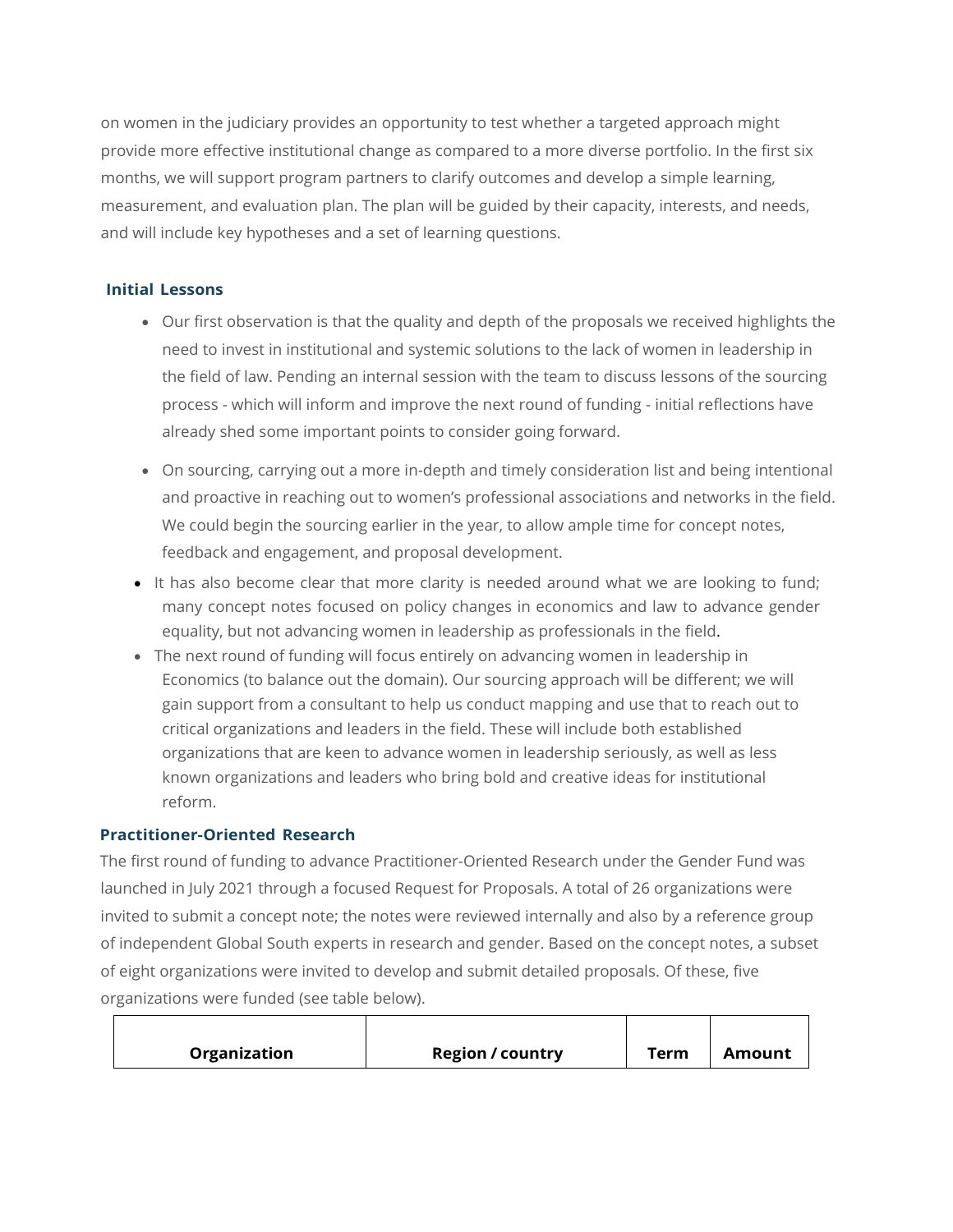|                                                                      |                                                                                              | Total   | \$2,478,82 |
|----------------------------------------------------------------------|----------------------------------------------------------------------------------------------|---------|------------|
| Partnership<br>for Economic Policy (PEP)                             | Africa, Asia, Latin America / Kenya,<br>Senegal, Philippines, Sri Lanka,<br>Brazil, and Peru | 2 years | \$500,000  |
| Equis: Justicia para las mujeres<br>(Equis: Justice for women)       | Latin America / Mexico                                                                       | 4 years | \$500,000  |
| National council of applied<br>economic research (NCAER)             | Asia / India                                                                                 | 5 years | \$499,435  |
| International Women's Rights<br>Action Watch (IWRAW) Asia<br>Pacific | Asia, Africa / Indonesia, India, South<br>Africa, Kenya                                      | 3 years | \$479,388  |
| Indian Institute of Technology (IIT)<br>Delhi                        | Asia / India                                                                                 | 5 years | \$500,000  |

Further information on the initiatives is below:

# Indian Institute of [Technology](https://home.iitd.ac.in/)

IIT-Delhi proposes to design a research-backed framework to strengthen the country's academic and research pipeline for entry, retention, professional growth and female leadership in STEM education, research, and professions. Since their absence is most glaring at elite engineering institutions, we intend to focus our research on the Indian Institute of Technology Delhi (as our "field") and IITs in general. Comprehensive, substantive, and meaningful inclusion of female students, faculty and researchers at these institutions would generate female role models inside and outside the institution and at various levels, who would be able to influence and shape the environment for gender equality in STEM in India.

# [International](https://www.iwraw-ap.org/) Women's Rights Action Watch Asia Pacific

This proposed three-year initiative led by International Women's Rights Action Watch Asia Pacific (IWRAW AP) and The George Institute for Global Health (TGI) will address the lack of systematic evidence on what drives the effectiveness of the recommendations made by the Committee on the Elimination of Discrimination against Women (CEDAW) at the periodic reviews conducted with the 189 States that have ratified the CEDAW Convention. IWRAW AP is partnering with TGI and with four national organisations in India, Indonesia, Kenya, and South Africa to address this knowledge gap by identifying CEDAW-aligned legal and policy interventions that reduce and prevent gender-based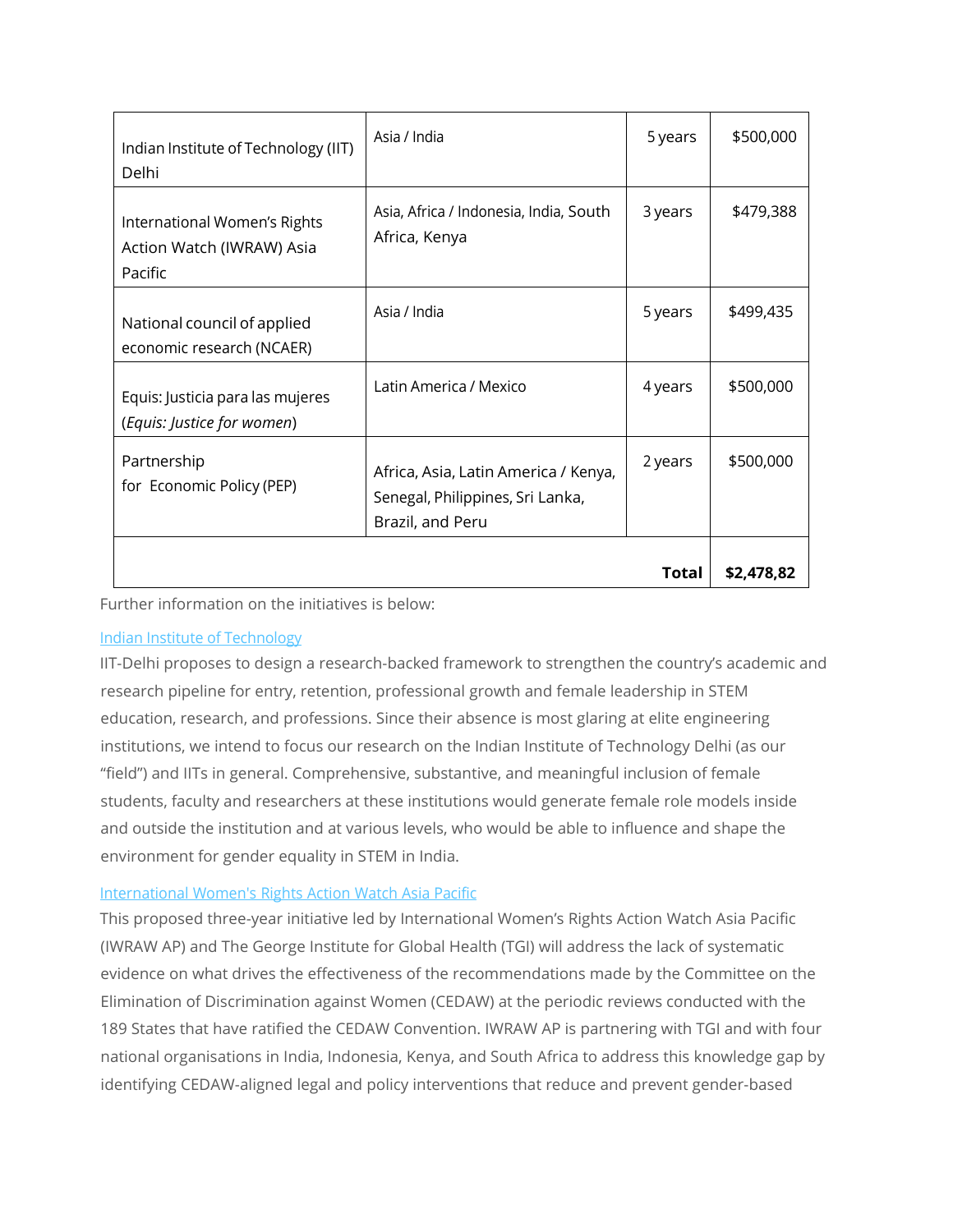violence (GBV) and protect women. This partnership aims to offer good practice examples, guide the enactment of law reform, and strengthen the power of the CEDAW Committees to demand accountability from State parties. Women's rights organisations (WROs), especially those from marginalised groups and from countries where governments are restricting civil society activity under the guise of prioritising pandemic response, see the CEDAW review mechanism as a critical platform for realising women's rights and ensuring State accountability.

#### National Council of Applied [Economic](https://www.ncaer.org/) Research [\(In](https://www.ncaer.org/)dia)

The NCAER National Data Innovation Centre, seeks to establish a gender data hub. This hub envisages using existing data and new data as a vehicle for engaging feminist scholars, activists, and policymakers. These stakeholders will be invited to undertake and/or guide gender-focused analyses of public policies—both women-focused and gender-neutral—in the economic, health, and educational domains in India. Some of the policies of interest include cash incentives for girls' education, reducing inequalities in access to health services, and development of a social registry for improving access to government benefits. In recent years, Indian national data collection systems have faced considerable challenges. Lack of data, ironically at a time when data are most needed, has hampered both the evaluation of public policies and an understanding of women's lived realities. Building a data-focused coalition that utilises diverse data sources will help bring feminist voices to the policy table in a non-partisan manner.

The initiative will engage practitioners through an initial consultation about the strategy for ensuring that evidence is produced and disseminated in the most useful way for transformative practice. Following this initial consultation, the team will develop a plan that includes collaboration in defining research topics, developing a strategy for research updates, evolving data platforms that make data available to journalists, activists, and policymakers, and providing consultation to practitioners for their work and research design.

#### Equis Justicia para las [Mujeres](https://equis.org.mx/) AC (Mexico)

Equis initiative will contribute to concrete plans of action to address discrimination in the judicial system in targeted State institutions: namely the Judicial Powers, Justice Centers for Women, and social reintegration authorities in Mexico. Together, they are responsible for the implementation of laws and public policies aimed at preventing the deprivation of liberty, the treatment of women while in the judicial system, and the social reintegration of freed women. Utilizing participatory methodologies bringing together women's networks as well as representatives from the state institutions, the initiative aims for a deeper, root-cause understanding among state actors of the interconnected and systemic factors which lead to the higher rates of women in prison and their treatment within. A key component is expanding the training of judges on the "methodology to judge with a gender perspective" and following the effects of this training (i.e., changes in sentences / rulings) over time. A linked component will address the social re-integration of freed women.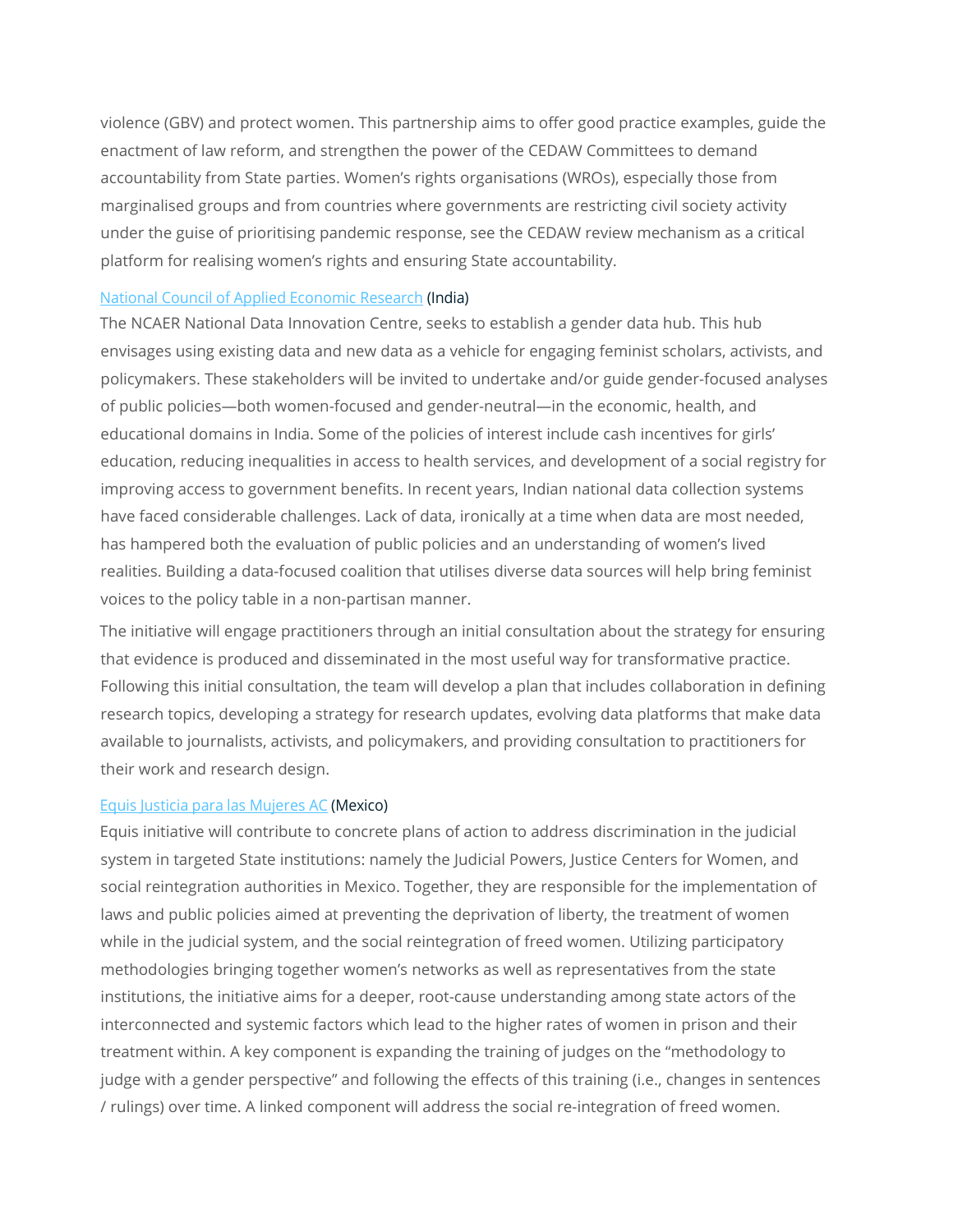#### [Partnership For Economic Policy Inc](https://www.pep-net.org/)

PEP proposes to undertake a gender-sensitive policy analysis of the labor market in six countries: Sri Lanka, Philippines, Senegal, Kenya, Brazil and Peru. The process is one of co-production of knowledge together by PEP country-based researchers, government representatives, as well as members of other key organizations, such as labor unions, employer associations, and women's advocacy groups. The initiative will examine the legal, social and economic labor market barriers that affect Female Labour Force Participation (FLFP) in decent work through quantitative and qualitative analyses in each country. With support from PEP staff and mentors/experts, teams of local researchers and government officers will conduct the studies, ensuring the policy relevance of the work to the intended research users and increasing the likelihood of research uptake. The results will provide concrete policy recommendations for addressing the systemic barriers to FLFP in decent work. In addition, a cross-country analysis will contribute to regional and global knowledge of FLFP.

This portfolio is geographically balanced and the work to be undertaken aligns with the major themes of interest and intended goals of the Gender Fund. All initiatives tackle a significant barrier to women's equality (e.g., violence against women, barriers to female labor force participation), and aim to improve a systemic response to these barriers as delivered through government policies and programs.

## **Donor Engagement for the Gender Fund**

Since we announced the development of the Gender Fund at the Generation Equality Forum (GEF) in June 2021, we have been building relationships, solidifying partnerships, and confirming commitments with new funders ahead of the launch of the Fund on 17th March 2022.

As of the date of publication of this report, we have confirmed commitments of >\$320 million from a diverse group of funding partners.

We are thrilled by the initial group of philanthropists and foundations who are coming together to make this possible. This group includes: BMGF; Cartier Philanthropy; Elizabeth Sheehan; Estée Lauder Companies Charitable Foundation; Kate James and Hans Bishop; La Alataya Foundation; MacKenzie Scott and Dan Jewett; Muirfield Foundation; Neverl and Beryl Kambasha/ BeeNev Kambasha Foundation; Roshni Nadar Malhotra / HCL Corporation; Target Foundation; Thankyou Charitable Trust; The Children's Investment Fund Foundation; The Rockefeller Foundation; Trevor and Mayda Mapondera/Catalyst Foundation -SHE Project Zimbabwe, Tsitsi Masiyiwa and Delta Philanthropies; Vijay and Marie Goradia Foundation. There are also additional donors who prefer their contributions to remain anonymous.

We believe it's important for the work of the Gender Fund to be supported by a regionally diverse group of funders, to foster greater collaborative philanthropy and cross-learning globally, so we are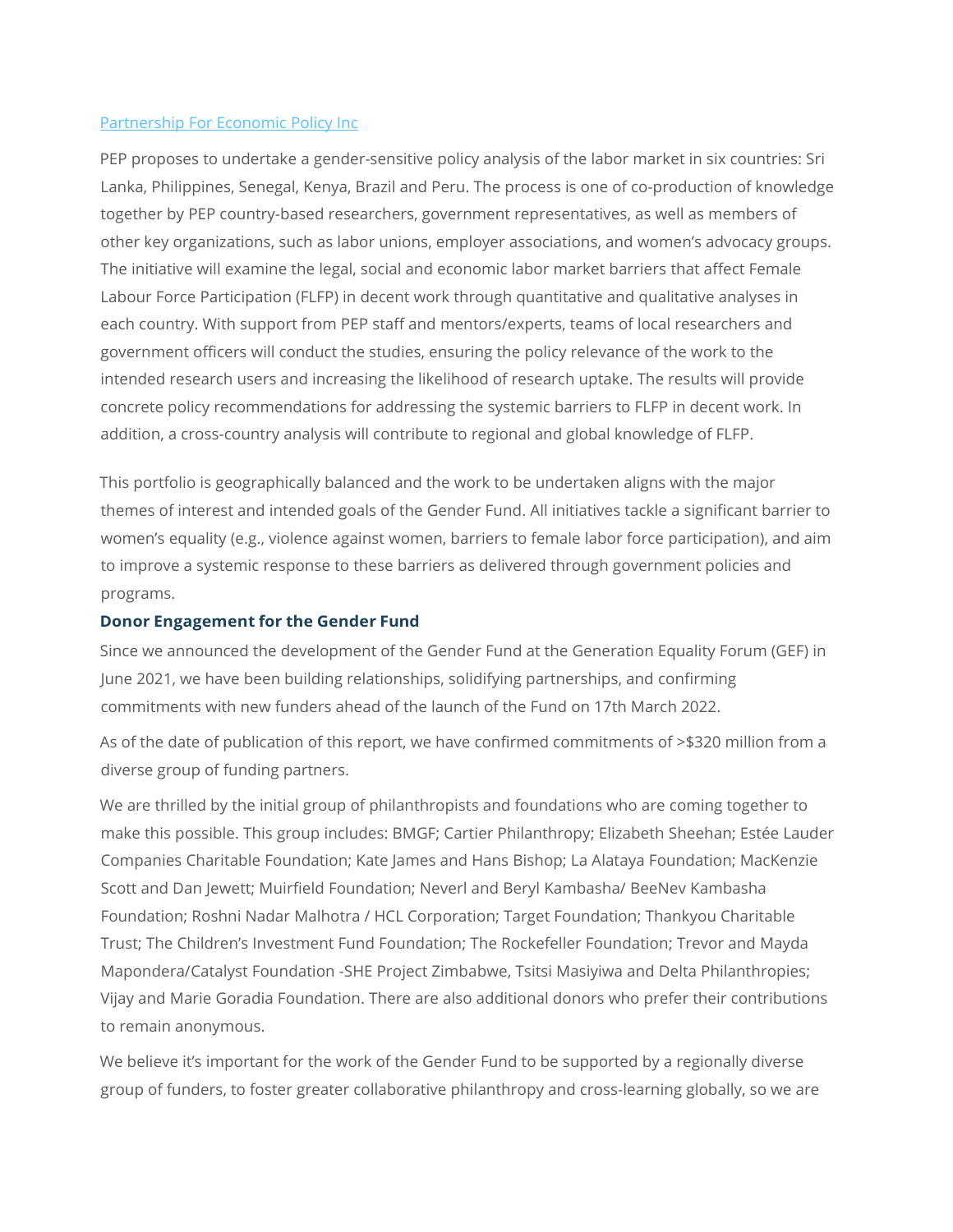working on a number of regional funding partner cohorts. In this regard, we are delighted to be working with Tsitsi Masiyiwa and the African Philanthropy Forum to bring together a group of philanthropists from across Africa. In March, two committed funders for the Africa Gender Fund were confirmed: Trevor & Mayda Mapondera and Neverl & Beryl Kambasha.

We are also working with Vidya Shah and EdelGive Foundation on a similar model to support this work in India, and are in the early stages of discussing a similar model in Latin America.

We continue to focus on identifying new funders and on stewarding these relationships to a commitment. We are offering funders the potential to commit at different funding levels; lead donors who contribute over \$100 million over 10 years across both the Foundational Fund and the Gender Fund are invited to be part of the Co-Impact Board of Directors (subject to approval by the Board). Those who commit over \$25 million for 5 years to the Gender Fund are invited to take a seat on the Gender Fund Advisory Board. Champion donors committing \$15 million over 5 years are invited to become members of the Gender Fund Philanthropy Council and one member of the Philanthropy Council will also sit on the Gender Fund Advisory Board. We have also opened up the Fund to donations of between US \$1.5 million and US \$5 million over three to five years.

We believe it's important for the work of the Gender Fund to be supported by a regionally diverse group of funders, to foster greater collaborative philanthropy and cross-learning globally, so we are working on a number of regional funding partner cohorts. In this regard, we are delighted to be working with Tsitsi Masiyiwa and the African Philanthropy Forum to bring together a group of philanthropists from across Africa, and with Vidya Shah and EdelGive Foundation on a similar model to support this work in India. We are in the early stages of discussing a similar model in Latin America.

We also recognize how important it is to have existing funders champion the Gender Fund with their peers and leverage key moments/events to help people close commitments. For instance, we have leveraged key events such as the Gender Fund launch on March 17th as well as the committed funders meeting held on 31st March. We have also received recommendations for prospective funding partners from some of the existing funders. We will continue to build on these connections to bring more funders on board. Through the Fund, we are aiming to increase the share of funding available and allocated for gender equality and encourage more funders to make significant, longer term, and unrestricted gifts.

The committed funder gathering held on the 31st March builds on a series of moments where we have been convening prospective and committed funders to learn more about the work of the Fund and engage with each other. In November 2021, on the 4-year anniversary of Co-Impact's formation, we convened 14 funding partners from around the world for two 3-hour sessions across two days to learn about the Gender Fund, our approach to achieving lasting change, and the way we work with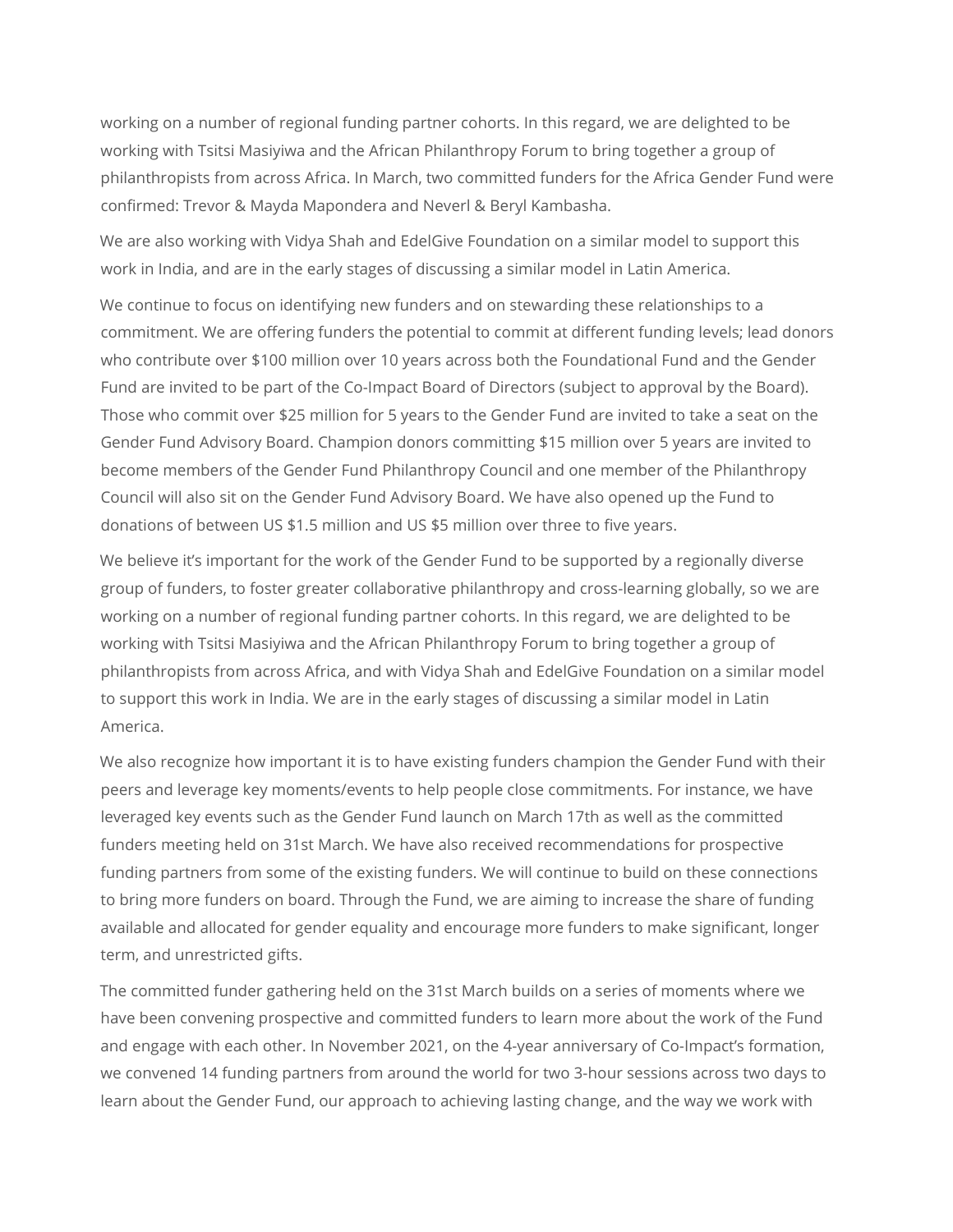program partners; to hear the latest updates on our work; to share thoughts and ask any burning questions; as well as to meet members of the Co-Impact team. Importantly, this was a key moment for us to come together for the first time as a community to build and strengthen relationships and discuss how – collaboratively – we can deliver transformative change at scale to impact the lives of millions. We also held a dedicated Learning Session on the Gender Fund on 3rd March 2022 bringing together 21 existing and prospective funders to learn more about progress on gender equality and women's leadership and how the Gender Fund builds on and extends efforts to date.

#### **Communications**

Co-Impact's communications efforts have focused on amplifying the Gender Fund through a threemonth open call outreach process from 30th September to 20th December, and of course on the launch of the Gender Fund in March. We also continued to raise the profile of Co-Impact's brand and values with key audiences at key moments and events.

#### **The Gender Fund Open Call**

To build a robust and diverse pool of high-potential candidates, including from groups that we have identified as historically underfunded, e.g., women's rights groups and movements the open call process was facilitated by high visibility activities, including social media, press, e-blasts, and website announcements. Co-Impact communications targeted 13 eligible countries across Africa, Asia, and Latin America.

To ensure inclusivity, we focused on language justice, ensuring key communication assets were translated into local languages. Overall, the results from the open call were positive securing over 1,100 applications submissions (584 from Africa, 388 from Asia, and 135 from Latin America).

#### **Co-Impact's Participation at Key Events/Initiatives**

We focused on influencing philanthropy for systems change, profiling the Gender Fund, and supporting through our program partners. Key events/ media coverage included:

- *InfluencerHer Project, August 2021:* After the Generation Equality Forum (GEF), Olivia Leland was [interviewed](https://gem.godaddy.com/p/a8d9a21?pact=275-164156011-6b368b0a-ad75-11ea-a2ce-2b44902ff514-92136963ca1f62c556cfa40f6e29f674e63c6fbd) to talk about what she learned from GEF and how best philanthropy can move forward in support of sustainable change.
- *The Philanthropy Workshop (TPW) Town Hall, 14th September 2021:* The Town Hall was curated as a Zoom meeting where the TPW and Co-Impact partnership was formally introduced. The forum helped to advocate for the benefits of the partnership and increased engagement for new learning opportunities with a global community of social investors.
- *Women Leaders in Global Health Conference, 15th-16th November 2021:* Panelists explored the movement to decolonize global health from the lens of philanthropy. They also reexamined which organizations and individuals receive funding, how those decisions are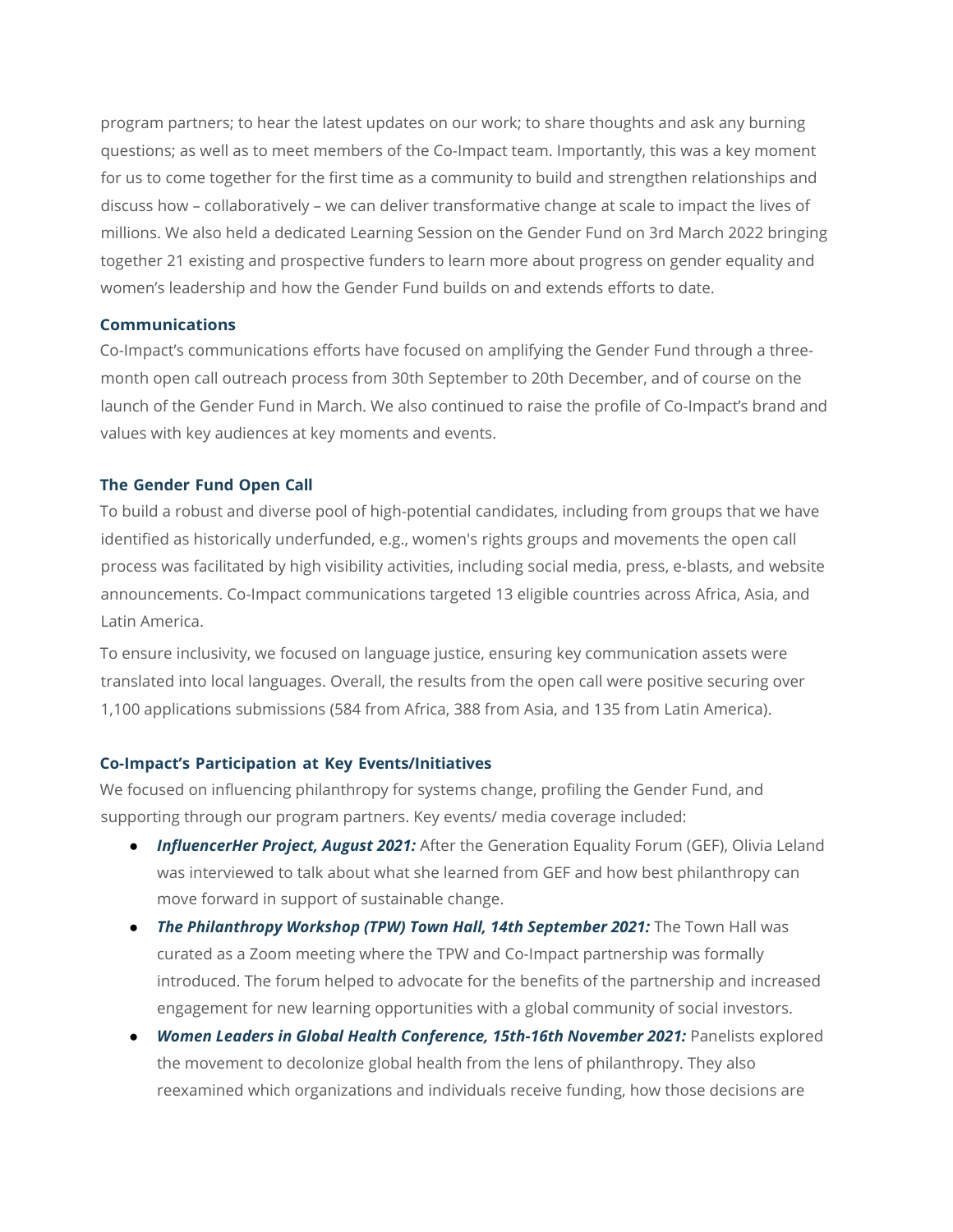made, and who gets to make those decisions. Co-Impact was represented by Yasmin Madan, Co-Impact's Director of Programs.

- **Africa Practice Podcast, 18th November 2022:** Co-Impact's Vice President of Programs, Rakesh Rajani, was [interviewed](https://soundcloud.com/africapractice-756217837/rakesh-rajani-co-impact-the-gender-fund) by Marcus Courage. He spoke about Co-Impact, the Gender Fund, and Co-Impact's value and approach (why some systems do not function, who we are leaving out, and what kind of levers can be used to change systems so that they benefit all people equally). This podcast was amplified through Africa Practice's newsletter (This Week In Africa) with over 6,000 subscribers.
- *Print media coverage, 19th November 2022:* Co-Impact's Director, Strategic Advocacy and Communications, Renee Olende, was featured in [Business Day](https://businessday.ng/interview/article/poverty-harmful-practices-hindering-gender-equality-in-developing-countries-olende/) profiling Co-Impact's Gender Fund. The global online reach of this publication of 1,100,000 users and an Africaspecific print circulation of 100,000 readers.
- *Broadcast media coverage, 3rd December 2022:* Mary Wandia, Co-Impact's Africa Program Director, featured on CNBC Africa. As part of the Gender Fund Sub-Saharan Africa outreach effort, this [interview](https://www.cnbcafrica.com/media/6285018556001/) was watched by 116,800 viewers.
- **Delivering TVET at Scale "RewirEd Summit, 12th December 2021:** Co-Impact's Associate Director, Doris King, joined Program Partner Lend-A-Hand India, Luminus Education, and Swiss Federal University for Vocational Education and Training (SFUVET) in a joint panel discussion that covered systems change approaches, lessons learned, the geographical coverage of the program partner work, further plans for scaling, and the role of philanthropy and specific interest in technical and vocational education and training (TVET).
- *30th Anniversary Partner Perspectives Webinar Series, December 2021:* Managing Director, Philanthropic Collaboration, Anna-Marie Harling spoke about Co-Impact's mission for global systems change, her vision for the future of philanthropy, and the impact of our continued partnership.

#### **Co-Impact Published 'Promoting Higher-impact Philanthropy'**

In December 2021, Co-Impact published a [report](https://www.co-impact.org/wp-content/uploads/2021/12/Co-Impact-Promoting-Higher-Impact-Philanthropy-Nov-2021.pdf) that looks at different typologies of philanthropists, indicating how we give and how these fit into systems change thinking. Alongside this, a typology of the cycle of a systems-change philanthropist was created.

The report provides some key insights into why there are fewer higher impact/systems change philanthropists and unpacks the journey individuals take towards becoming systems change philanthropists. This work provides a communications opportunity to advance Co-Impact's goal to influence more and better philanthropic funding.

#### **Gender Fund Launch Key Highlights and Activities (17th March 2022)**

The objective of the Launch was to tell the story of Co-Impact and articulate the vision of the Gender Fund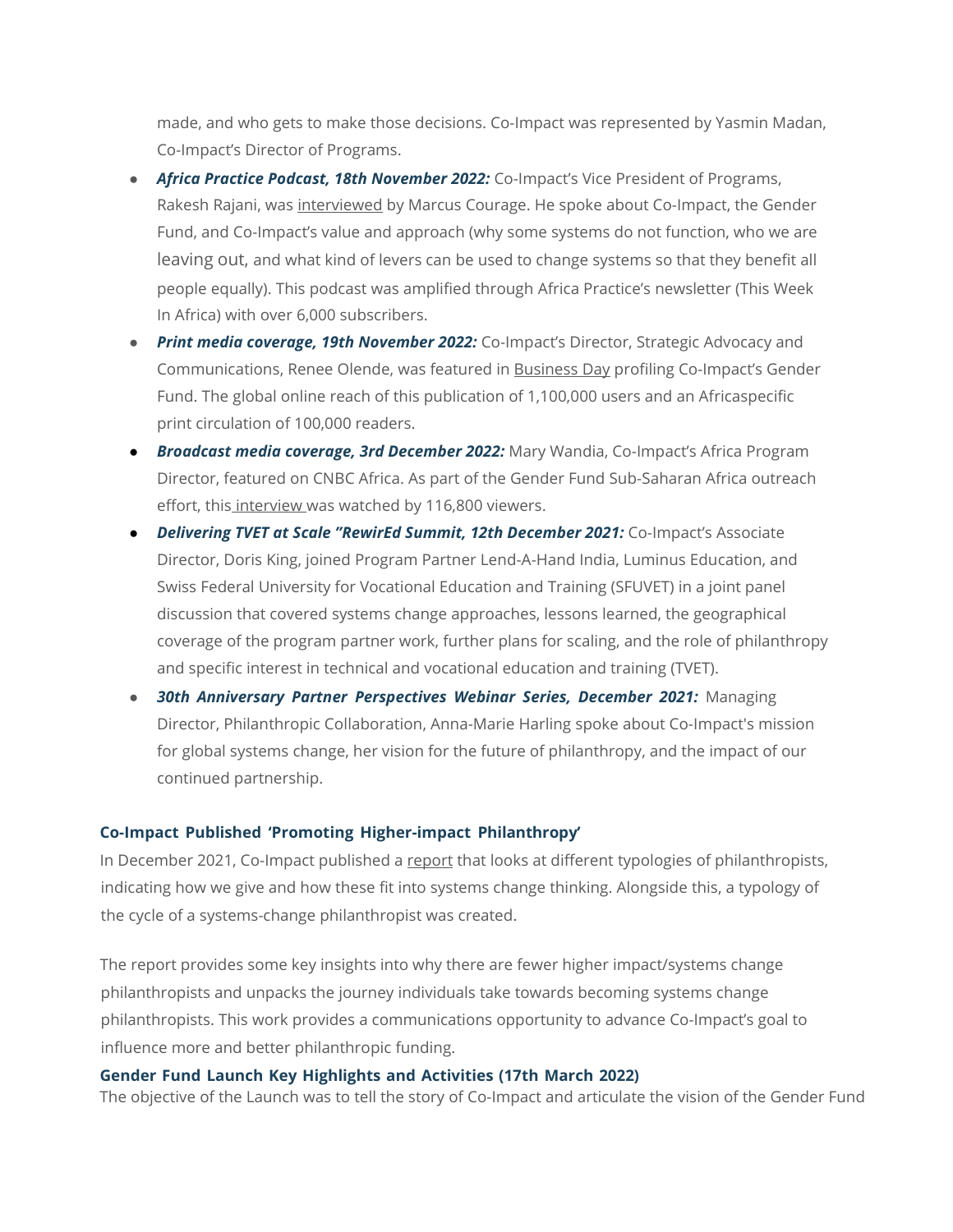and its approach. This was achieved by leveraging the voice of others to actively communicate the organization's goals and the importance of collaboration, and the opportunity the Fund presents to advance women in leadership and gender equality.

During the Launch, Co-Impact received tremendous support from funding partners, program partners, advisors and boards, who all came together to amplify the launch through social media, press interviews, participation as panelists during the conversation series, helping to develop communication assets such as the launch video montage and other high quality tools. This collective effort helped to make the Gender Fund launch a success. Below is a summary of the communication assets and activities.

- **Website refresh:** The website was updated with details of the grants and relevant information about the Gender Fund and initial program partners.
- **IWD:** An International Women's Day statement was released across Co-Impact's social media platforms, linking back to the Gender Fund and alluding to the forthcoming Gender Fund launch.

The work and content of partners was reshared on Co-Impact platforms throughout the course of the day, as well as the especially developed [pictograms](https://youtu.be/iZjjPSQWygs) with personal contributions from Co-Impact staff.

This [video](https://www.youtube.com/watch?v=iZjjPSQWygs) was produced to commemorate the day and link it to Co-Impact's mission - also featuring Co-Impact staff, the video was shared on all social media platforms.

- **Video development:** We developed a [Gender](https://youtu.be/m3s3Wh69Gk4) Fund launch video formed of a collage of clips from the variety of different partners behind the Gender Fund - including funders, advisors and program partners - and has had 1.6K views to date. Alongside this launch video, we also put out a longer form interview video between [Melinda French Gates and](https://www.youtube.com/watch?v=3SclLNp9IqQ) [Tsitsi Masiyiwa](https://www.youtube.com/watch?v=3SclLNp9IqQ) discussing the importance of Gender Equality. This was shared on social media - and we will continue to use it in smaller closed meetings with current and prospective donors.
- **Social media amplification:** We developed a package of assets for staff, partners and advisors to support the amplification of the launch across our digital platforms. This included FAQs, key messages, and social media toolkits adapted for each group. In March, at the time of writing this report, there have been almost 30K visits to our Twitter page, 75K tweet impressions, 143 new Twitter followers, and 197 Twitter mentions.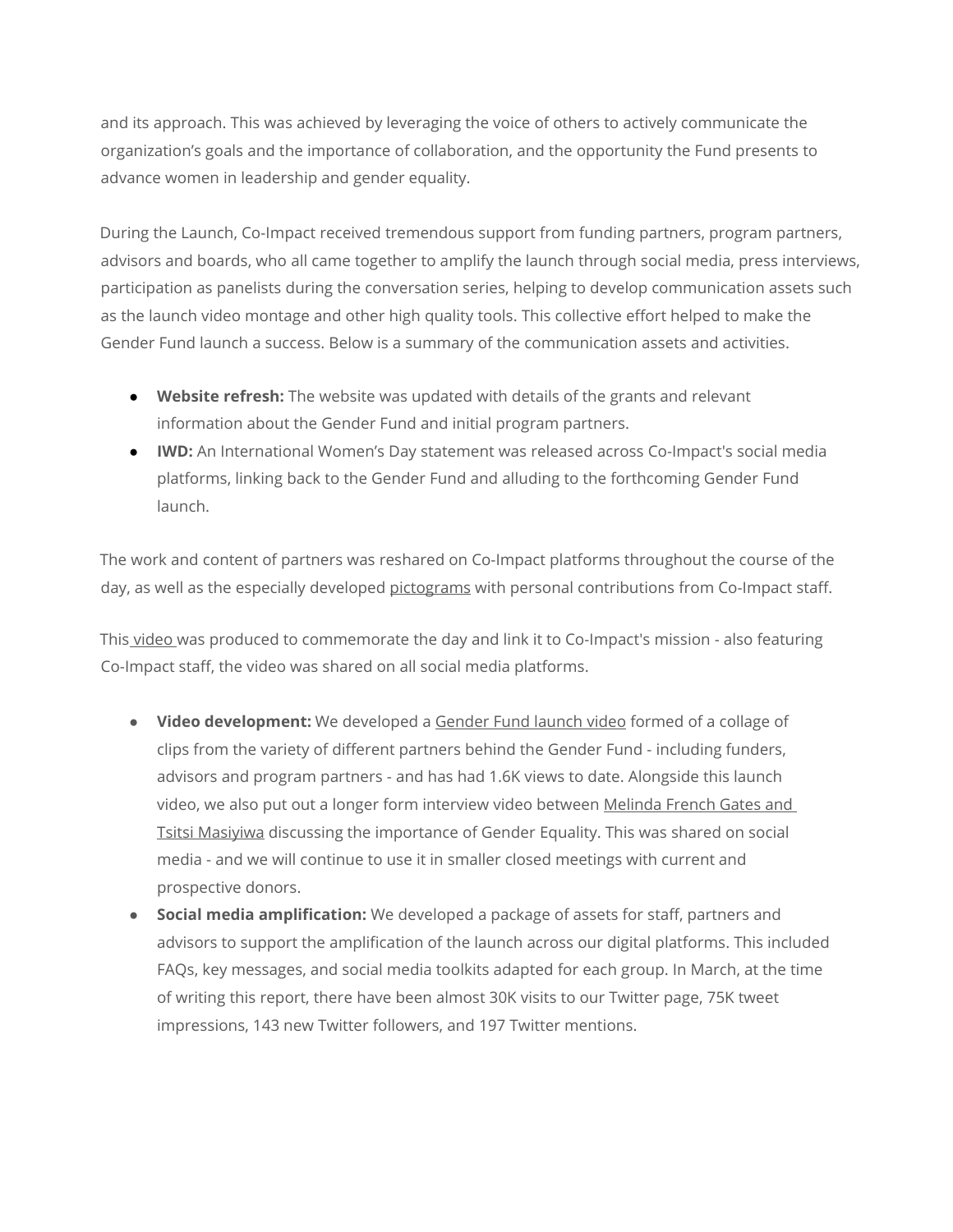28 day summary with change over previous period Tweets Tweet impressions Profile visits Mentions Followers 38 140.7% 25.4K 168.2% 209 1178.7%  $5.327 + 156$ 77K 1408.7%  $\wedge$ .  $\Lambda$ .

On LinkedIn, Co-Impact's secondary platform, we also had a spike in engagement and page views (detailed below), receiving 686 post reactions, 26 comments, and 74 shares in the period 8th-23rd March.



Between June 2021 and March 2022, Co-Impact's Twitter followers grew by more than 20% from 4160 to 5020. This spike was mainly triggered by the Gender Fund announcement during the

Gender Equality Forum (GEF) on June 30 and the subsequent week of activity, and then the Open Call launching in September which prolonged interest and engagement right up until its December closing.

The most popular content on both Twitter and LinkedIn was that relating to the Gender Fund announcement and Open Call, followed by other Gender Fund-related content such as our advisor profiles, followed by our statements and materials made for key dates and events such as the International Day for the Elimination of Violence Against Women.

**Press and media coverage:** A range of coverage was secured globally (Africa, Asia, Latin America, UK, Geneva and the US) through the distribution of Gender Fund press releases and media pitching. Below is the summarized short list:

- [Barron's / PENTA](https://www.barrons.com/articles/gender-equity-fund-aims-to-raise-and-grant-1-billion-over-10-years-01647638181)
- The [National](https://www.thenationalnews.com/business/money/2022/03/21/billionaires-warren-buffetts-net-worth-surges-to-125bn/) UAE
- The [Paradise](https://theparadise.ng/gates-foundation-spends-millions-to-transform-agriculture-push-equity/) NIG
- [Environmental](https://www.environmental-finance.com/content/news/%24320m-raised-for-gender-fund.html) Finance
- CNBC [Africa](https://www.cnbcafrica.com/media/6300966208001/)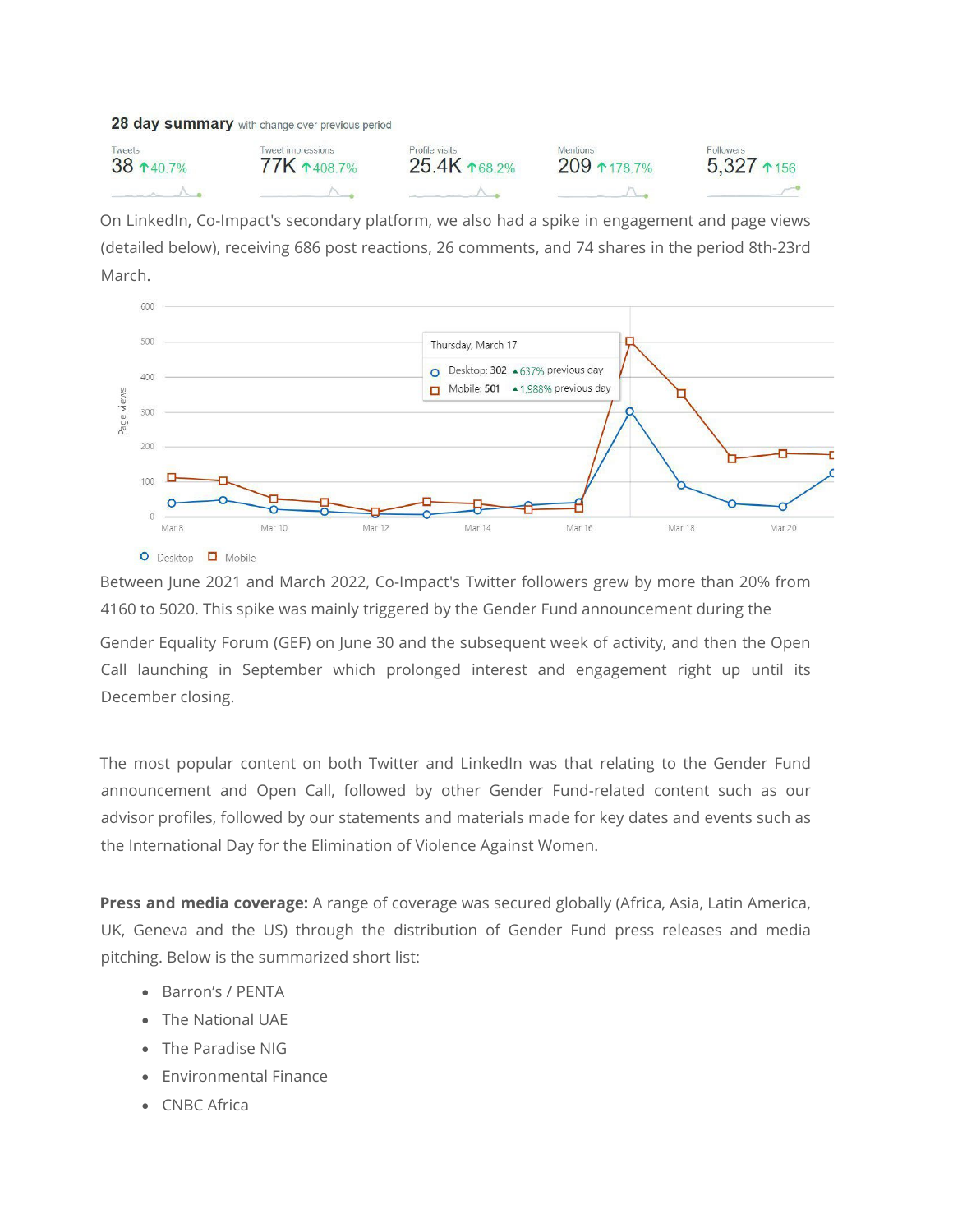- [Bloomberg](https://www.bloomberg.com/news/videos/2022-03-17/fighting-for-gender-equality-via-philanthropy-video) Quicktake (over 2.5k views on [Twitter\)](https://twitter.com/Quicktake/status/1504552468038000642)
- [Bloomberg](https://nam12.safelinks.protection.outlook.com/?url=https%3A%2F%2Fwww.bloomberg.com%2Fnews%2Farticles%2F2022-03-17%2Ffrench-gates-is-among-benefactors-backing-1-billion-gender-fund&data=04%7C01%7Colivia%40co-impact.org%7C1d736939ab21457e1a2708da083d43b7%7Cff886c0725a64b23923b0b41714e4f72%7C0%7C0%7C637831357256933001%7CUnknown%7CTWFpbGZsb3d8eyJWIjoiMC4wLjAwMDAiLCJQIjoiV2luMzIiLCJBTiI6Ik1haWwiLCJXVCI6Mn0%3D%7C1000&sdata=i%2Bz8hWU62%2FJMNr2HsFoCZRb4OHuPgkmQjc5nfIBQSSQ%3D&reserved=0) (also featured in Next Africa [Newsletter\)](https://www.bloomberg.com/news/newsletters/2022-03-18/next-africa-the-continent-pays-the-price-of-a-european-war?srnd=economics-vp)
- [Fortune](https://nam12.safelinks.protection.outlook.com/?url=https%3A%2F%2Ffortune.com%2F2022%2F03%2F17%2Fmelinda-french-gates-mackenzie-scott-1-billion-gender-fund-equality-women-leadership%2F&data=04%7C01%7Colivia%40co-impact.org%7C1d736939ab21457e1a2708da083d43b7%7Cff886c0725a64b23923b0b41714e4f72%7C0%7C0%7C637831357256933001%7CUnknown%7CTWFpbGZsb3d8eyJWIjoiMC4wLjAwMDAiLCJQIjoiV2luMzIiLCJBTiI6Ik1haWwiLCJXVCI6Mn0%3D%7C1000&sdata=fGspL6XwWUqFJZsRilqzE%2FK%2FcuOI3nCOQ1AD01PuxqI%3D&reserved=0)
- [Straits](https://nam12.safelinks.protection.outlook.com/?url=https%3A%2F%2Fwww.straitstimes.com%2Fworld%2Funited-states%2Fmelinda-french-gates-and-mackenzie-scott-are-backing-136-billion-gender-fund&data=04%7C01%7Colivia%40co-impact.org%7C1d736939ab21457e1a2708da083d43b7%7Cff886c0725a64b23923b0b41714e4f72%7C0%7C0%7C637831357256933001%7CUnknown%7CTWFpbGZsb3d8eyJWIjoiMC4wLjAwMDAiLCJQIjoiV2luMzIiLCJBTiI6Ik1haWwiLCJXVCI6Mn0%3D%7C1000&sdata=XoKdL4qok0bsdUATKWyGqS4M0lFRHYW9RZyZh7csoA4%3D&reserved=0) Times
- [Seattle](https://nam12.safelinks.protection.outlook.com/?url=https%3A%2F%2Fwww.seattletimes.com%2Fnation-world%2Fmelinda-french-gates-and-mackenzie-scott-are-backing-1b-gender-fund%2F%3Famp%3D1&data=04%7C01%7Colivia%40co-impact.org%7C1d736939ab21457e1a2708da083d43b7%7Cff886c0725a64b23923b0b41714e4f72%7C0%7C0%7C637831357256933001%7CUnknown%7CTWFpbGZsb3d8eyJWIjoiMC4wLjAwMDAiLCJQIjoiV2luMzIiLCJBTiI6Ik1haWwiLCJXVCI6Mn0%3D%7C1000&sdata=VUJGvUHEPQlbDem7kRfcVor4vh%2Fgv8DWItn8uE1HUd8%3D&reserved=0) Times
- [Daily Maverick](https://nam12.safelinks.protection.outlook.com/?url=https%3A%2F%2Fwww.dailymaverick.co.za%2Farticle%2F2022-03-17-melinda-french-gates-and-mackenzie-scott-among-backers-of-1-billion-gender-fund%2F%3Futm_term%3DAutofeed%26utm_medium%3DSocial%26utm_source%3DTwitter%23Echobox%3D1647488529&data=04%7C01%7Colivia%40co-impact.org%7C1d736939ab21457e1a2708da083d43b7%7Cff886c0725a64b23923b0b41714e4f72%7C0%7C0%7C637831357256933001%7CUnknown%7CTWFpbGZsb3d8eyJWIjoiMC4wLjAwMDAiLCJQIjoiV2luMzIiLCJBTiI6Ik1haWwiLCJXVCI6Mn0%3D%7C1000&sdata=3ZsI9o5Emxku1aXwbOdensEa1ZvPyRWCt%2Blogy4rZFw%3D&reserved=0)
- [AP](https://nam12.safelinks.protection.outlook.com/?url=https%3A%2F%2Fapnews.com%2Fpress-release%2Fglobe-newswire%2Fbusiness-africa-philanthropy-kenya-rockefeller-foundation-59b61422b7ec0bd7866b20cc7c36171b&data=04%7C01%7Colivia%40co-impact.org%7C1d736939ab21457e1a2708da083d43b7%7Cff886c0725a64b23923b0b41714e4f72%7C0%7C0%7C637831357256933001%7CUnknown%7CTWFpbGZsb3d8eyJWIjoiMC4wLjAwMDAiLCJQIjoiV2luMzIiLCJBTiI6Ik1haWwiLCJXVCI6Mn0%3D%7C1000&sdata=LQxVIiUFYX95eZEkIEa7W3pRu79TCpAJ1dJODWorbmo%3D&reserved=0) [\(a](https://nam12.safelinks.protection.outlook.com/?url=https%3A%2F%2Fapnews.com%2Fpress-release%2Fglobe-newswire%2Fbusiness-africa-philanthropy-kenya-rockefeller-foundation-59b61422b7ec0bd7866b20cc7c36171b&data=04%7C01%7Colivia%40co-impact.org%7C1d736939ab21457e1a2708da083d43b7%7Cff886c0725a64b23923b0b41714e4f72%7C0%7C0%7C637831357256933001%7CUnknown%7CTWFpbGZsb3d8eyJWIjoiMC4wLjAwMDAiLCJQIjoiV2luMzIiLCJBTiI6Ik1haWwiLCJXVCI6Mn0%3D%7C1000&sdata=LQxVIiUFYX95eZEkIEa7W3pRu79TCpAJ1dJODWorbmo%3D&reserved=0)s part of globe [newswire, a](https://nam12.safelinks.protection.outlook.com/?url=https%3A%2F%2Fwww.globenewswire.com%2Fnews-release%2F2022%2F03%2F17%2F2404899%2F0%2Fen%2FLeaders-Launch-New-1bn-Gender-Fund-to-Advance-Global-Equality-and-Women-s-Leadership.html&data=04%7C01%7Colivia%40co-impact.org%7C1d736939ab21457e1a2708da083d43b7%7Cff886c0725a64b23923b0b41714e4f72%7C0%7C0%7C637831357256933001%7CUnknown%7CTWFpbGZsb3d8eyJWIjoiMC4wLjAwMDAiLCJQIjoiV2luMzIiLCJBTiI6Ik1haWwiLCJXVCI6Mn0%3D%7C1000&sdata=TXCiq5QpW5vyVPZQn4JFgjMO6FdDYGGCKyzYom6seKA%3D&reserved=0)lso visible here: [Investegate](https://nam12.safelinks.protection.outlook.com/?url=https%3A%2F%2Fwww.investegate.co.uk%2Fco-impact%2Fgnw%2Fleaders-launch-new--1bn-gender-fund-to-advance-global-equality-and-women-s-leadership%2F20220317040100H4872%2F&data=04%7C01%7Colivia%40co-impact.org%7C1d736939ab21457e1a2708da083d43b7%7Cff886c0725a64b23923b0b41714e4f72%7C0%7C0%7C637831357256933001%7CUnknown%7CTWFpbGZsb3d8eyJWIjoiMC4wLjAwMDAiLCJQIjoiV2luMzIiLCJBTiI6Ik1haWwiLCJXVCI6Mn0%3D%7C1000&sdata=B5caNK6zNJ%2FpZp64WcuLwqgiRl2REhxHjqyBflRFNV4%3D&reserved=0)[, Benziga, a](https://nam12.safelinks.protection.outlook.com/?url=https%3A%2F%2Fwww.benzinga.com%2Fpressreleases%2F22%2F03%2Fg26176984%2Fleaders-launch-new-1bn-gender-fund-to-advance-global-equality-and-womens-leadership&data=04%7C01%7Colivia%40co-impact.org%7C1d736939ab21457e1a2708da083d43b7%7Cff886c0725a64b23923b0b41714e4f72%7C0%7C0%7C637831357256933001%7CUnknown%7CTWFpbGZsb3d8eyJWIjoiMC4wLjAwMDAiLCJQIjoiV2luMzIiLCJBTiI6Ik1haWwiLCJXVCI6Mn0%3D%7C1000&sdata=HCVnnZIpi3sJz%2FvkZjM2HZIRv9mSTykB3OHSCXJCBkE%3D&reserved=0)nd more) o [Devex](https://nam12.safelinks.protection.outlook.com/?url=https%3A%2F%2Fwww.devex.com%2Fnews%2Fgrantees-announced-for-1b-gender-fund-backed-by-women-philanthropists-102866&data=04%7C01%7Colivia%40co-impact.org%7C1d736939ab21457e1a2708da083d43b7%7Cff886c0725a64b23923b0b41714e4f72%7C0%7C0%7C637831357256933001%7CUnknown%7CTWFpbGZsb3d8eyJWIjoiMC4wLjAwMDAiLCJQIjoiV2luMzIiLCJBTiI6Ik1haWwiLCJXVCI6Mn0%3D%7C1000&sdata=JUMUBvFT2vESJdffEKuZHX%2F9%2FZB%2FK8T%2BmCADue6SG24%3D&reserved=0) (also featured in Devex [Newswire\)](https://www.devex.com/news/devex-newswire-somalia-is-running-out-of-time-102871)
- [Candid](https://nam12.safelinks.protection.outlook.com/?url=https%3A%2F%2Fphilanthropynewsdigest.org%2Fnews%2Fco-impact-announces-launch-of-1-billion-gender-fund&data=04%7C01%7Colivia%40co-impact.org%7C1d736939ab21457e1a2708da083d43b7%7Cff886c0725a64b23923b0b41714e4f72%7C0%7C0%7C637831357256933001%7CUnknown%7CTWFpbGZsb3d8eyJWIjoiMC4wLjAwMDAiLCJQIjoiV2luMzIiLCJBTiI6Ik1haWwiLCJXVCI6Mn0%3D%7C1000&sdata=BKoTFesHFSVENFt5AEXMDGSNZMm8R3KCqOzupDSYnUY%3D&reserved=0)
- News Day [Zimbabwe](https://www.newsday.co.zw/2022/03/us1bn-mobilised-to-fight-gender-inequality/) Conversation series: This year we launched a new monthly conversation series, designed to engage with and inform a wide range of audiences about our work. The second of these focused on our Gender Fund launch – we invited some of our advisors and program partners to discuss the topic: Galvanizing Collective Action for Gender Equality. Hosted by Co-Impact's Founder and CEO, Olivia Leland, guests included: [Laura](https://www.linkedin.com/in/laura-garcia-6136963/) [García, P](https://www.linkedin.com/in/laura-garcia-6136963/)resident and CEO of [Global](https://www.greengrants.org/) [Greengrants Fund;](https://www.greengrants.org/) [Crystal](https://www.linkedin.com/in/crystalsimeoni/)  [Simeoni, D](https://www.linkedin.com/in/crystalsimeoni/)irector for Nawi, [Afrifem Macroeconomics Collective \(The Nawi](https://www.nawi.africa/) [Collective\) o](https://www.nawi.africa/) Sohini [Bhattacharya, C](https://www.linkedin.com/in/sohini-bhattacharya-49133b/)EO of [Breakthrough](https://inbreakthrough.org/) Trust

The panel offered candid reflections and compelling evidence based on decades of collective experience in activism, advocacy, policy and action. The session had over 400 attendees from 39 countries. The highlights video can be found [here.](https://www.youtube.com/watch?v=t28SZD0LDLk)

#### **Operations**

#### *Our Team*

We have continued building out our team, especially focusing on expansion in Brazil, India, and Kenya , both in connection with the expansion of our organization to encompass the Gender Fund and to fill vacant positions. The full team works across both of our funds. Since our last report, we have welcomed 10 new team members. The bios of team members can be found on our website.

#### **LONG-TERM VISION, BLUEPRINT, AND THE GENDER FUND**

We have continued on the path of expanding the Co-Impact model, launching the Gender Fund in March, and changing our operating model and governance structure to be more sustainable over the long term.

#### *Our Operational Blueprint*

We continue to build toward the blueprint for long-term success, evolving our governance to a structure that will enable us to continue the work of our original fund and to build this second fund, with the option to expand further over time in an enduring institution.